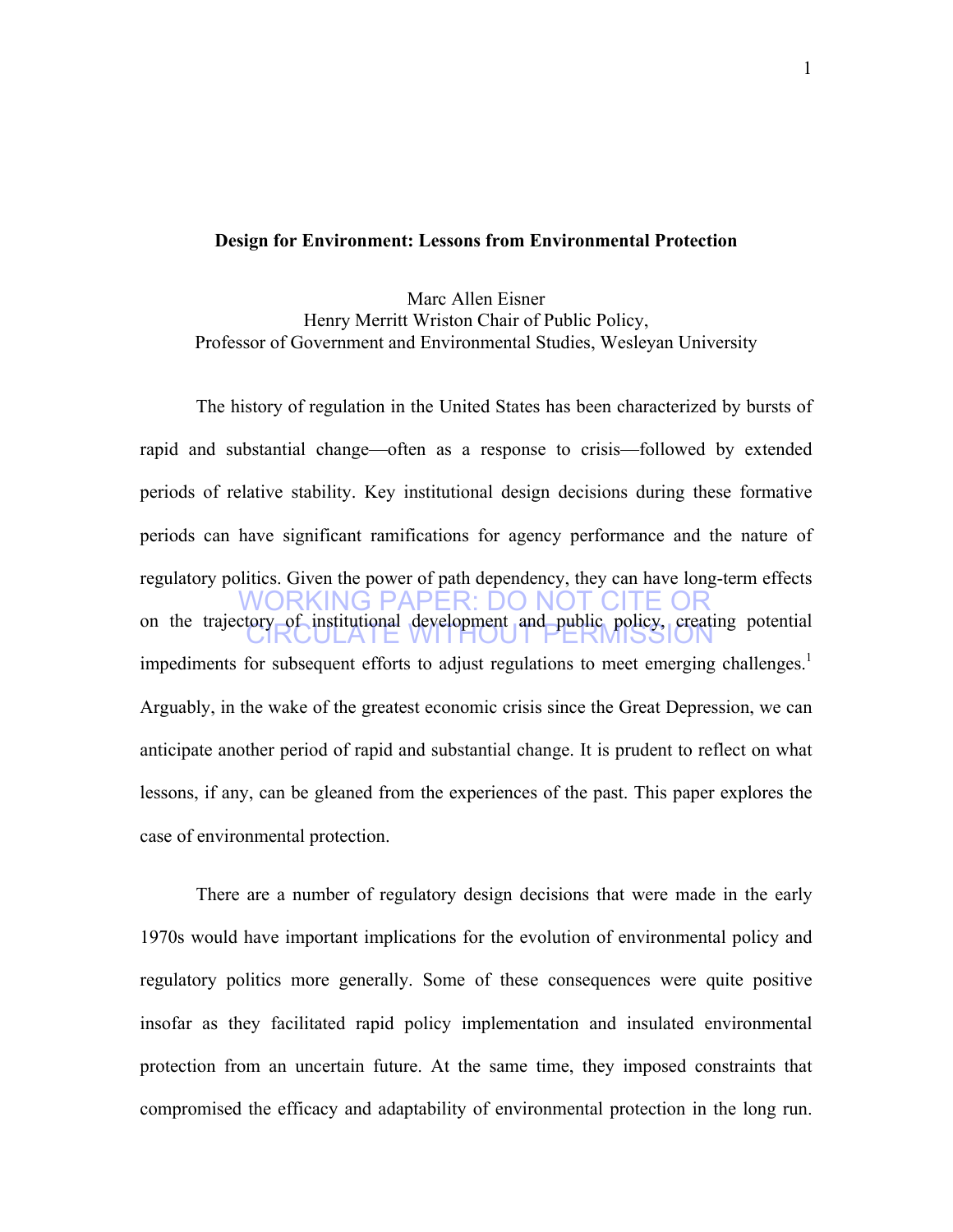This paper proceeds in three steps. First, it examines the political and intellectual context within which the new social regulations were introduced. Second, it explores the key design decisions made in the early years of the 1970s. Third and finally, it explores some of the long-term implications of these decisions.

#### **I. The Context**

democracies established national environmental regulatory authorities between 1970 and CIRCULATE WITHOUT PERMISSION The early 1970s marked a critical turning point in environmental regulation. Between 1970 and 1972, Congress established the statutory foundations of environmental regulation with the Clean Air Act Amendments of 1970 and the Federal Water Pollution Control Act (Clean Water Act) Amendments of 1972. The Nixon administration created a new Environmental Protection Agency, which quickly would become the largest and most powerful social regulatory agency. The US was not alone. Most wealthy 1972. Within the next decade the number of nations with environmental regulators increased from twenty-six to  $144<sup>2</sup>$ . The modern environmental era was well underway.

The events of the early 1970s provide a wealth of insights for those interested in examining the impact of salient events (in this case, Earth Day), the issue-attention cycle, interest groups mobilization, political entrepreneurship, advocacy coalitions, and electoral competition on policy origination.<sup>3</sup> They are also fascinating for those wishing to explore issues of regulatory design. Pivotal decisions regarding the design of regulatory mandates and the implementation structure would have profound implications—both positive and negative—for environmental protection regulation. They were instrumental in assuring both rapid implementation of core policies and bureaucratic fidelity to the goals articulated by Congress. At the same time, they would impart to US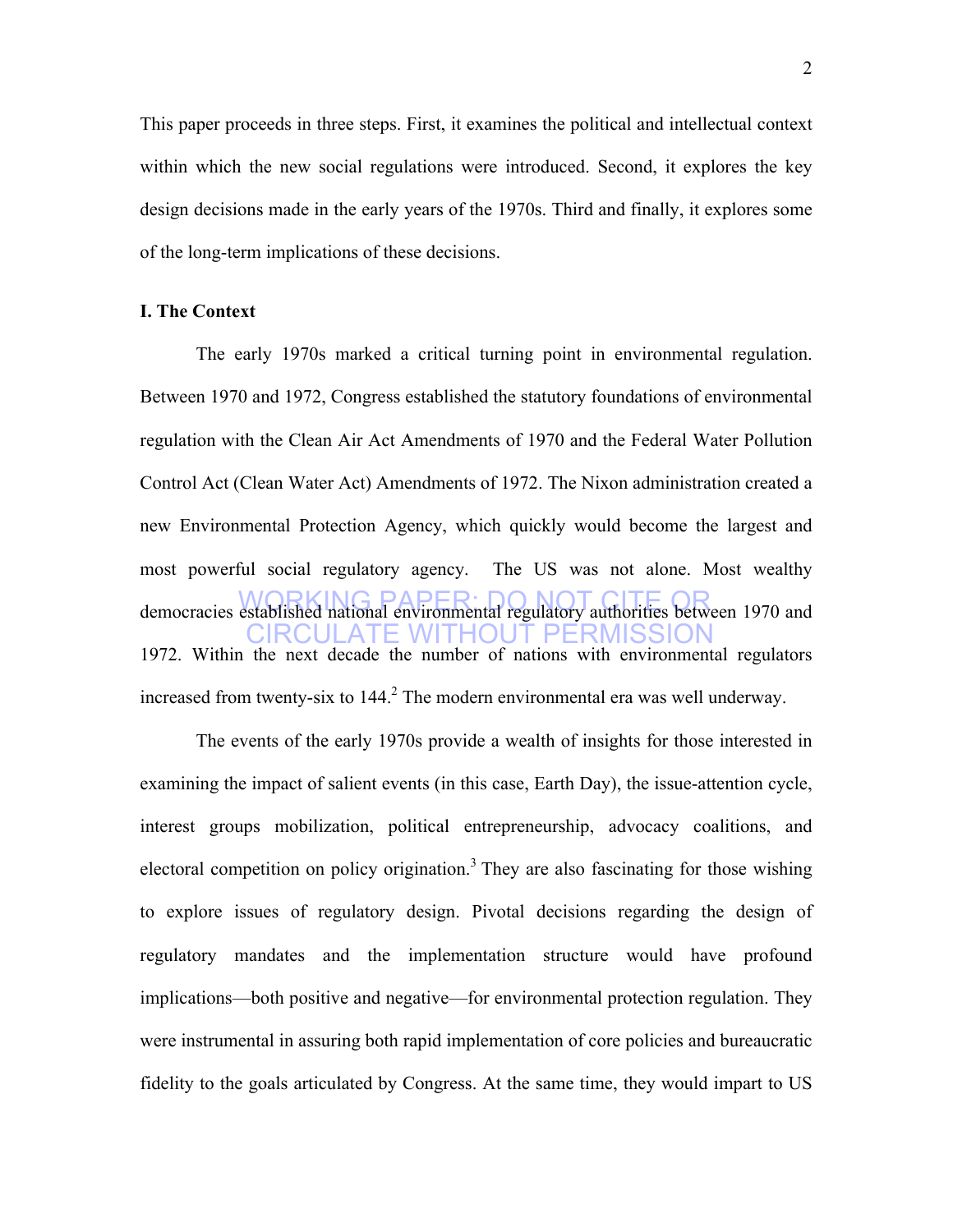environmental regulations some distinctively negative features (e.g., a regulatory culture characterized by its adversarialism, expense, complexity, and rigidity).<sup>4</sup> To explore why particular expedients in regulatory design made sense at the time, it is important to place them in historical context.

the problems they addressed lost their salience—often a product of success—regulators CIRCULATE WITHOUT PERMISSION During the immediate postwar decades, a rather diverse set of analysts drawn from academia, the New Left, and the Chicago school of economics had concluded that many of the economic regulatory agencies created during the Progressive Era and the New Deal had either become moribund and sclerotic or had been captured by the very interests they were designed to regulate. There were competing accounts of the underlying dynamics. Some scholars of regulation offered theories of organizational life cycles.5 After a period of youthful exuberance, regulators lost their *esprit de corps.* As searched for new sources of support and often found it in the very industries they were created to regulate. The New Left critique of regulation, which appealed to many members of the environmental and public interest movements, situated this dynamic in corporate liberalism.<sup>6</sup> Corporate elites cooperated with government officials to create regulations that would allow them to circumvent market competition, disadvantage potential entrants, and forestall more radical state and national regulations. The public interest, for all practical purposes, became synonymous with corporate profitability, thereby vitiating the promise of democracy. The Chicago school critique, in stark contrast, attributed regulatory capture to mutually beneficial exchanges between profitmaximizing firms and vote-maximizing politicians. Regulations provided a host of concentrated benefits to businesses (barriers to entry, fixed prices) and imposed diffused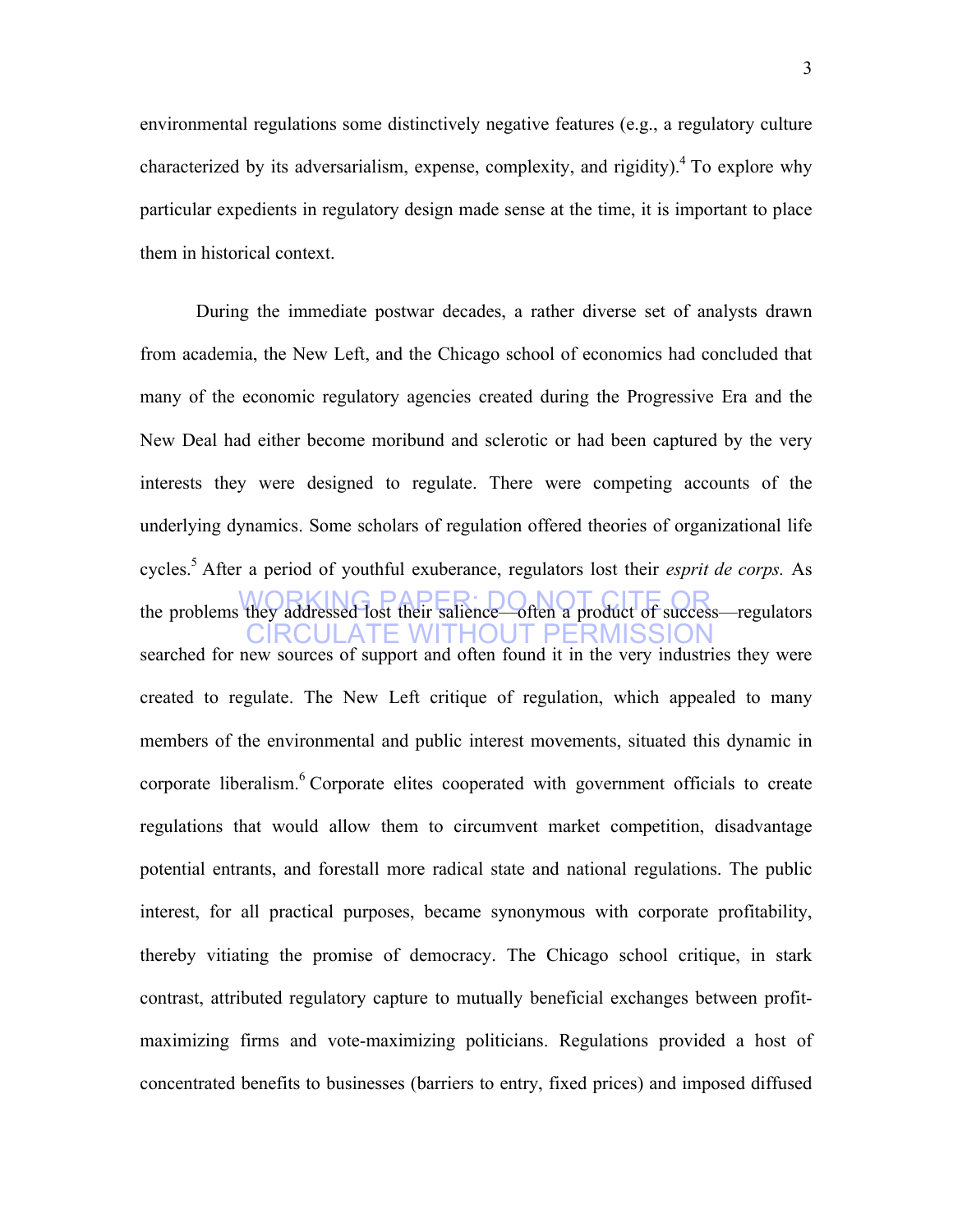costs on to the public.<sup>7</sup> Regardless of the critique one embraced, the conclusion was the same: much regulation had failed to further the public interest, however conceived.

WORKING PAPER: DO NOT CITE OR industries (finance, surface and air transportation, communications, energy), resulting CIRCULATE WITHOUT PERMISSION Obviously, the critique of regulation could have wildly different implications for reform. On the one hand, it could be used to justify efforts to revitalize established agencies that had fallen into irrelevance. The Federal Trade Commission, for example, was reorganized, professionalized, and given a new infusion of resources in response to critiques issued by Nader's raiders and the American Bar Association. Given expansive new powers, the "Little Old Lady of Pennsylvania Avenue" became a muscular agency at least temporarily—with a broad and ambitious mandate. $8$  On the other hand, the critique of regulation—when artfully linked to the problems of inflation in the 1970s could be used to justify deregulation. The 1970s witnessed deregulation in multiple ultimately in the elimination of well-established agencies like the Interstate Commerce Commission and the Civil Aeronautics Board that had become emblematic of regulatory capture.<sup>9</sup> The critiques also informed regulatory design in the new social regulatory initiatives introduced in the early 1970s. The key questions for regulatory advocates were: How can institutions be designed to avoid potential capture? How can they be designed to force ongoing action? How can they be insulated from an uncertain future when the problems they were created to address lose their political salience?

At first glance, some of these concerns seem misplaced. Old-style economic regulations—the subject of the above-mentioned critiques—are fundamentally different than the new social regulations. Economic regulations provide regulated interests with concentrated benefits on an industry-specific basis while imposing diffuse costs on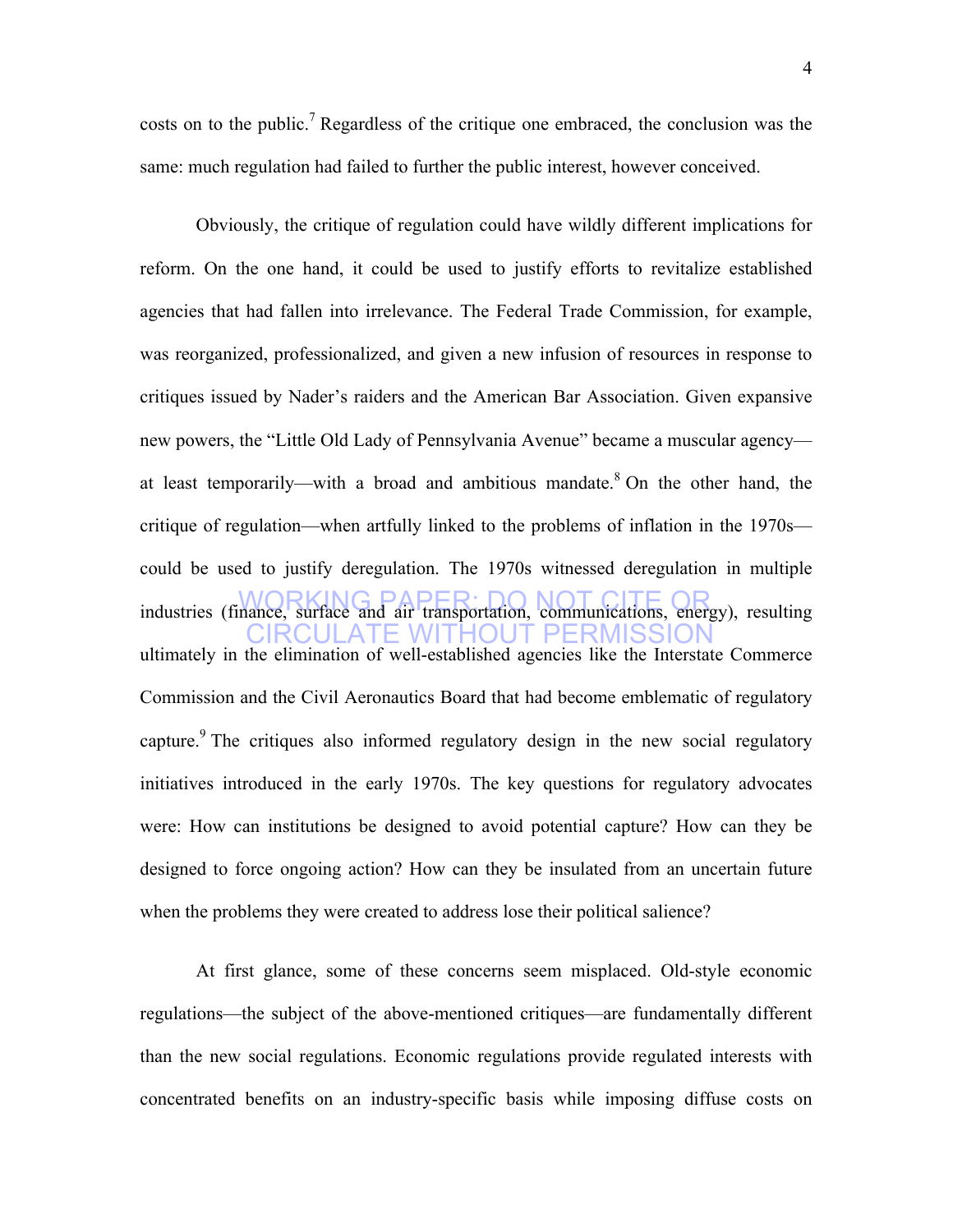consumers and taxpayers. This mix of costs and benefits both facilitates capture and impedes the mobilization of opposition. The new social regulations in environmental protection and occupational safety and health, in contrast, impose concentrated costs on regulated interests on an economy-wide basis while delivering diffuse benefits. The concentrated costs should engender an adversarial relationship between the regulators and the regulated. Business subject to social regulations should have a strong incentive to mobilize in opposition. At the same time, the diffuse and probabilistic nature of benefits and the complexity of the policies in question impede the broad mobilization of support. Ultimately, this mix of costs and benefits renders social regulatory policies vulnerable to assault, particularly after the core policy problems are displaced on the policy agenda.

means of insulating the new initiatives in environmental protection from the vicissitudes CIRCULATE WITHOUT PERMISSION As a generalization, regulatory design decisions could provide an important of the issue attention cycle while reducing the potential for capture or drift. They could assure—to the extent possible—that bureaucrats would not stray too far from the intentions of Congress and environmental advocates.

#### **II. Key Elements of Regulatory Design**

When Congress passes regulatory legislation, it necessarily delegates authority to administrators. One would expect this delegation to be the greatest in complex regulatory policies where the quality of decisions will depend on technical expertise that is often beyond what Congress, as a body of generalists, possesses. The resulting informational asymmetries complicate political control of the bureaucracy. Since delegation necessarily opens the door to principal-agent problems (e.g., miscommunication, slippage, or outright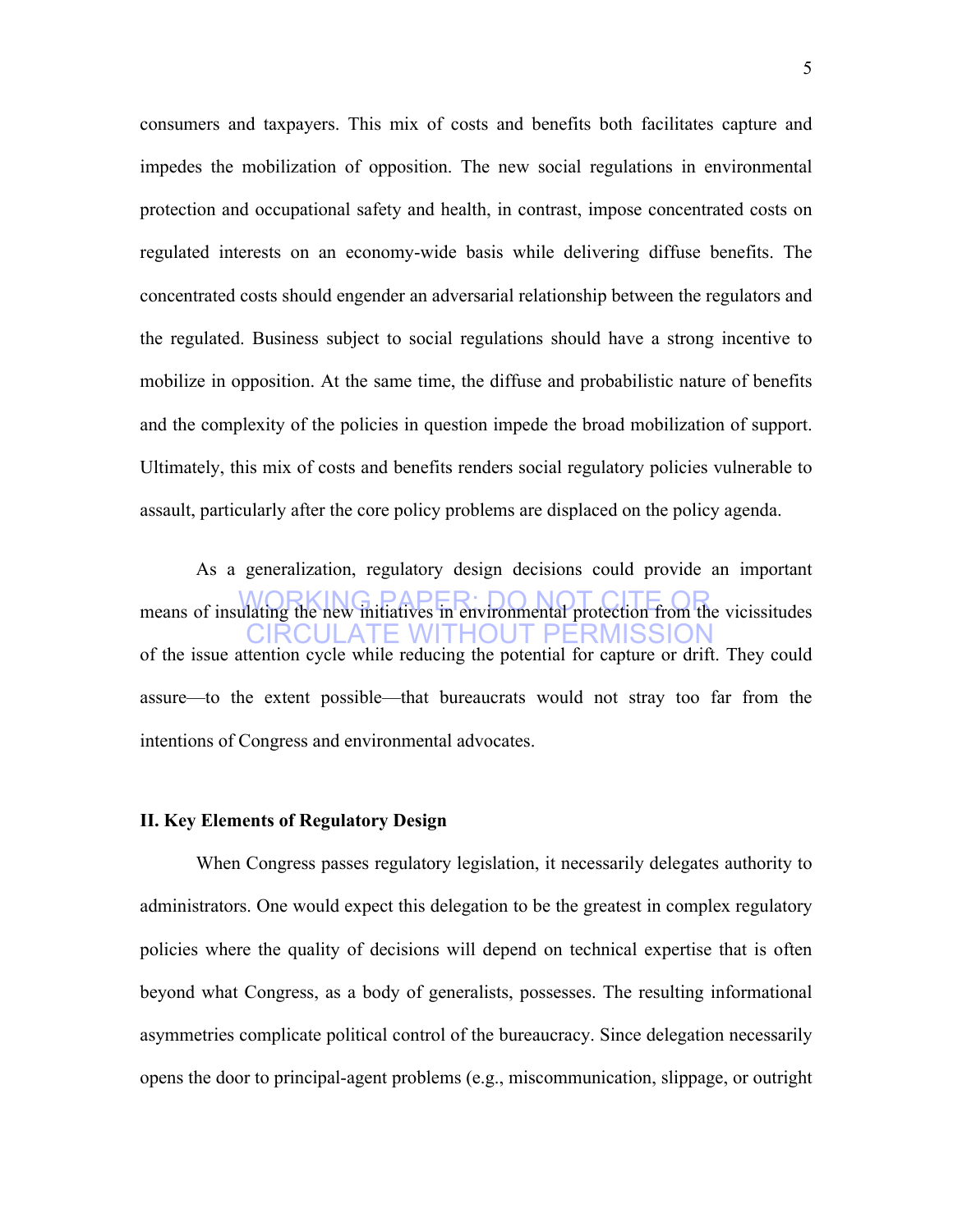indolent or resistant agencies to execute their non-discretionary duties.<sup>11</sup> $R$ opportunism), Congress is faced with something of a dilemma.<sup>10</sup> How can it ensure that policy outcomes will reflect the preferences of the legislative majority and the coalition of interests it represents? One means of asserting control is to write exhaustively detailed legislation, thereby delegating minimal discretionary authority to bureaucrats. Legislation, for example, can specify decision criteria, establish performance or technological standards, and impose mandatory compliance timetables, in essence programming implementation. Of course, there will always be substantial delegation in complex policy areas. But legislators can nonetheless constrain bureaucratic discretion. A second means of asserting control is through institutional design. Congress can create complex procedures that give the coalition of interests underlying the legislation enhanced access to sites policymaking and institutional mechanisms that can force

In the case of environmental protection, Congress embraced both of these design expedients. Let us consider them in turn. The core environmental statutes of the 1970s most notably the Clean Air Act Amendments of 1970 and the Clean Water Act Amendments of 1972—were exhaustively detailed pieces of legislation. The contrasts between the new legislation and older regulatory statutes could not be more pronounced. With the Federal Trade Commission Act (1914), for example, Congress directed the FTC to address "unfair methods of competition." Reflecting the Progressive faith in neutral expertise, it left it to the commission to determine precisely what fell into this rather nebulous category. In sharp contrast, the new environmental statutes established decision criteria, imposed compliance timetables backed with significant penalties, and mandated standards that were action- and technology-forcing. For example, the 1970 Clean Air Act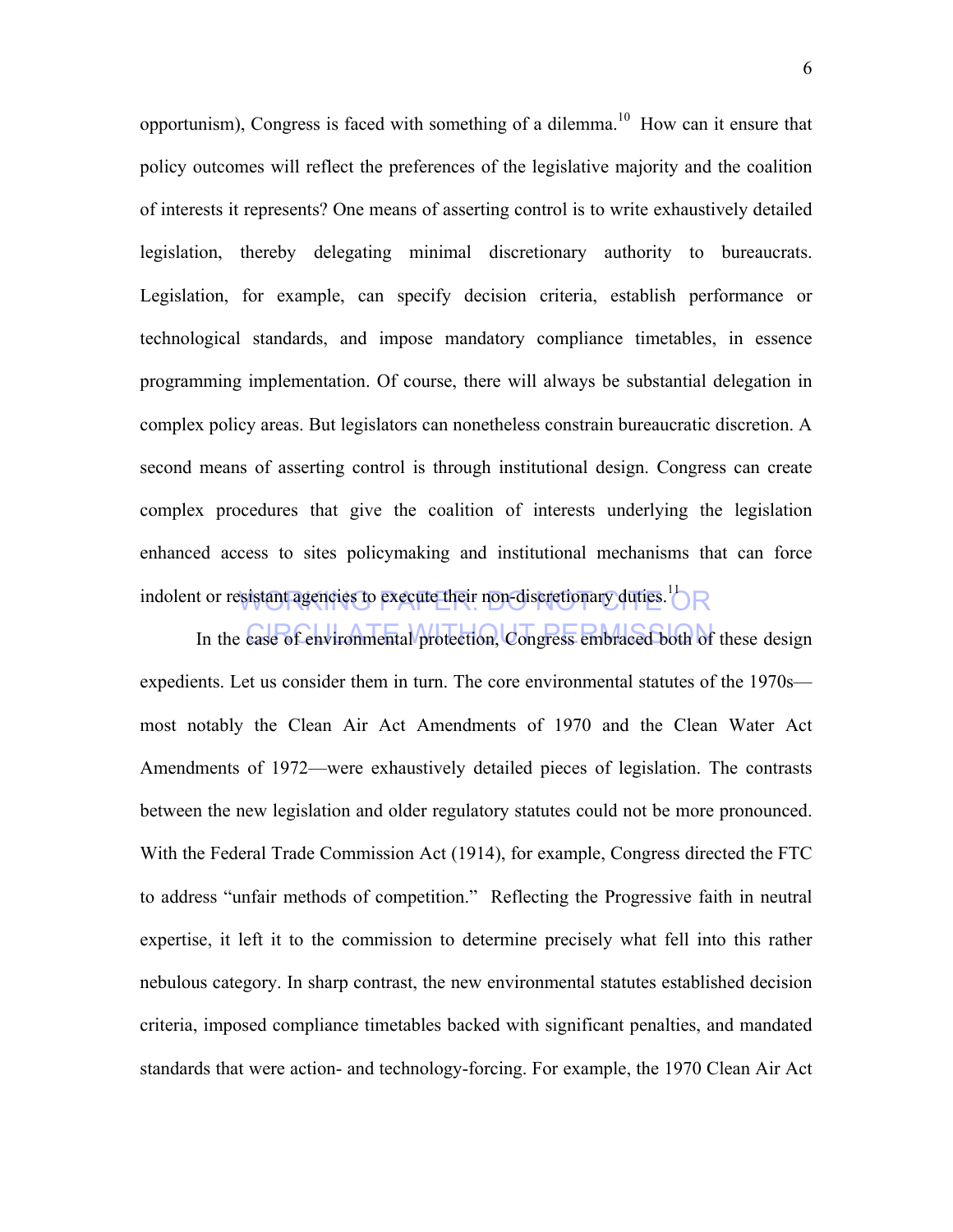establish what the public interest requires" even if it meant that "industries will be asked to do what seems to be impossible at the present time.  $^{13}ERMISSION$ required that automobile manufacturers reduce tailpipe emissions by 90 percent for carbon monoxide and hydrocarbons by 1975, with comparable reductions in nitrogen oxides by 1976, knowing that such reductions were impossible under existing technologies.<sup>12</sup> Such goals could be effective, if backed with significant sanctions (in this case, a fine of \$10,000 per automobile that failed to meet the standards). The 1972 Clean Water Act established the most ambitious goals in regulatory history. All waters were to be "fishable and swimmable" by 1983, with zero discharges by 1985. Once again, the goals were technically unachievable at the time of passage. From the perspective of the early 1970s, however, cost and feasibility were irrelevant. As Senator Edmund Muskie (D-ME) proclaimed on the floor of the Senate, Congress's duty was not "to be limited by what is or appears to be technologically or economically feasible." Rather, it was "to

In addition to limiting the discretionary authority of regulators, institutions were designed to guarantee advocacy groups a greater role in overseeing and intervening in EPA actions. In 1975, Richard Stewart observed that there had been something of a reformation of administrative law. Increasingly, the courts were providing a "surrogate political process to ensure the fair representation of a wide range of affected interests." In Stewart's account, this shift was partially a response to the above-mentioned critiques of regulation and a "judicial reaction to the agencies' perceived failure to represent such interests fairly." <sup>14</sup> It would be incorrect, however, to assign responsibility for this reformation solely to the courts. In the case of environmental protection, Congress actively promoted an expansion of standing to grant advocacy groups preferential access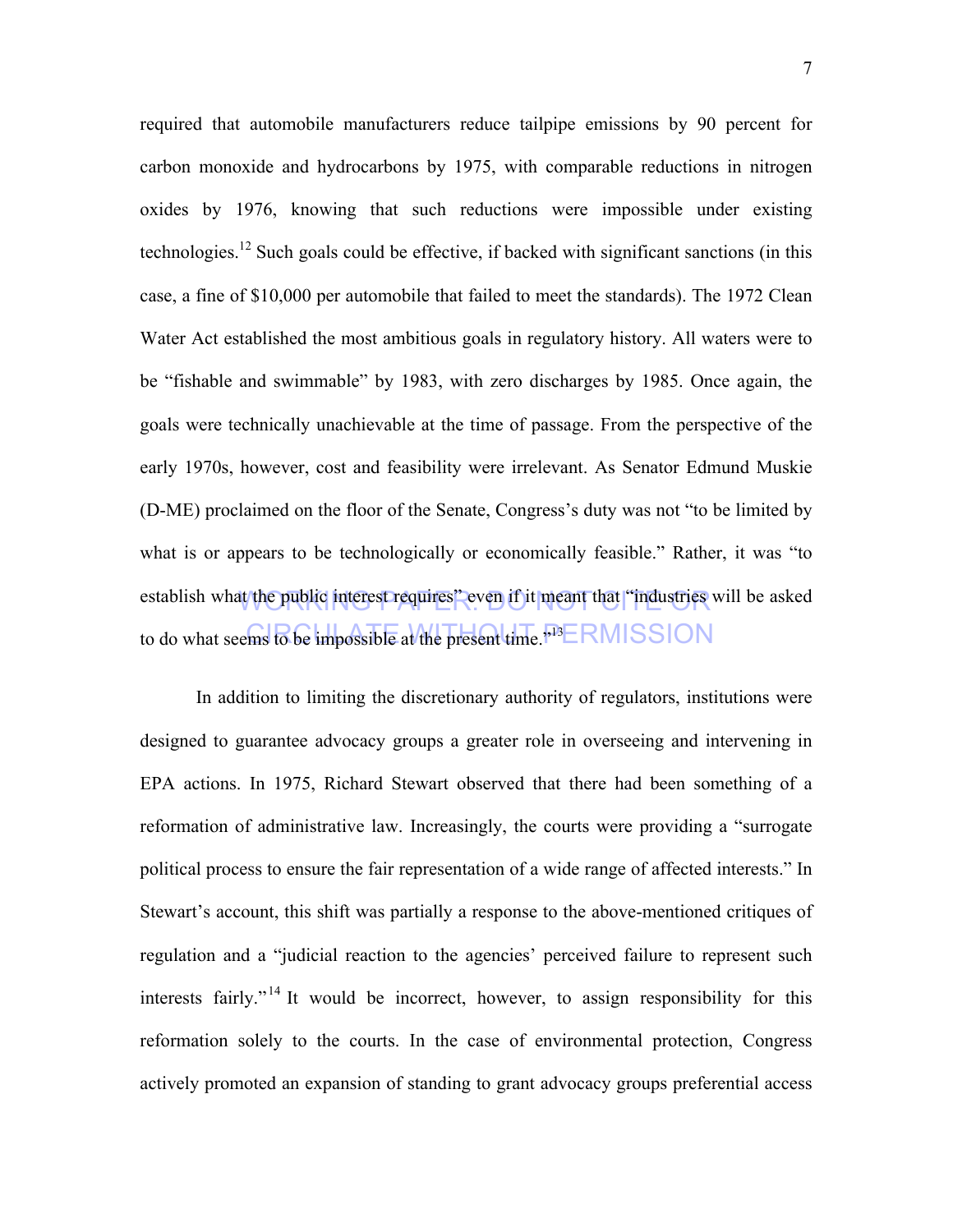to the courts. The citizen suit provisions in the Clean Air Act Amendments (1970) allowed public interest litigants, absent agency action, to sue private polluters in federal court for violating the Act without having to show that they had been injured. This provision, it was hoped, would force the EPA to initiate its own enforcement proceedings. More importantly, it allowed them to sue the EPA for a failure to execute its non-discretionary duties and allowed the courts to award attorney fees, thereby partially subsidizing the costs borne by advocacy groups. Subsequent amendments (1977) also expanded the EPA's rulemaking process to provide greater opportunities for participation and allowing for the insertion of information into the rulemaking record that could be of use in subsequent litigation.<sup>15</sup>

environmental advocates, the EPA, and congressional committee staff. As the EPA's first CIRCULATE WITHOUT PERMISSION These provisions gave rise to a very supportive relationship between administrator, William Ruckelshaus, recalled in his oral history: "we accepted much of the initial agenda of the environmental movement. In fact, the new agency worked with environmentalists, whose demands helped create the EPA in the first place. They were allies, at least in part." Deploying the language of capture, Ruckelshaus describes a "socalled 'iron triangle' relationship between the environmental movement, the EPA staff, and the Congressional committee staffs….There has existed among them a symbiosis, in which the environmental movement used the agency as an antagonist to raise money and get more members; and the agency used the environmental group to sue for objectives they were trying to accomplish but could not otherwise gain. The same is true of the Congressional committees."16 While one might argue that the regulatory design decisions were made to *prevent* capture, it might be more accurate to note that they *facilitated*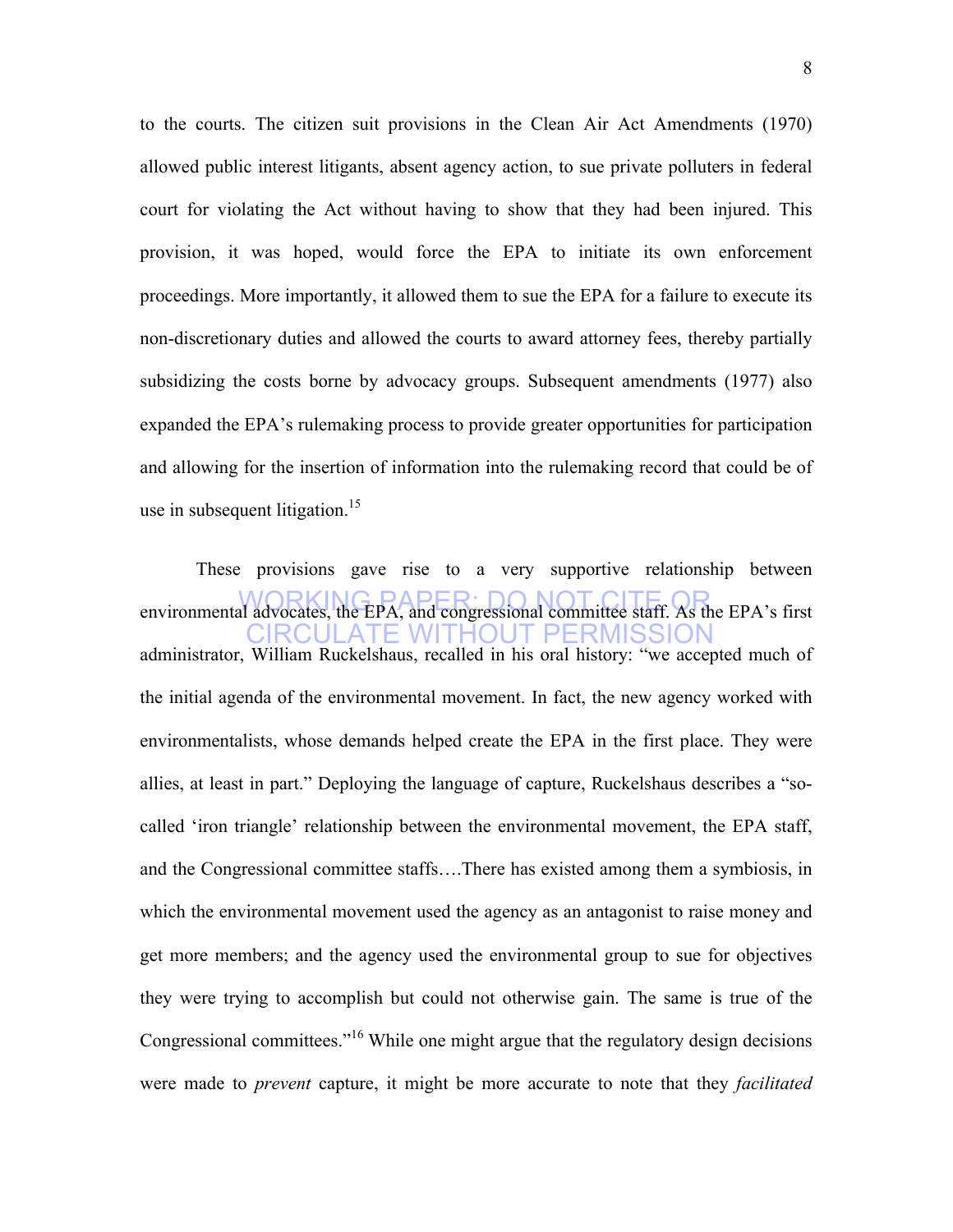capture by interests that were aligned with the goals of environmental protection as a means of keeping the new agency on a path favored by Congress.

agencies, was it created as an independent regulatory commission with a plural executive. CIRCULATE WITHOUT PERMISSION President Nixon, unwilling to let a potential presidential aspirant like Senator Muskie claim credit for environmental protection, embraced the issue. In his 1970 State of the Union Address, Nixon proclaimed that "restoring nature to its natural state is a cause beyond party and beyond factions…Clean air, clean water, open spaces—these should once again be the birthright of every American."<sup>17</sup> By year's end, the Nixon administration had created the Environmental Protection Agency via bureaucratic consolidation, based in part on the recommendations of the President's Advisory Council on Executive Organization (the Ash Council). The design of the EPA departed from prior practices. The EPA was not placed in an existing department, nor like myriad other Rather, the administration consolidated environmental responsibilities in an independent agency that could be subject to executive control through presidential appointment of a single administrator. The Ash Council explicitly rejected an organization that focused on medium ("This alternative fails to deal with the fact that forms of pollution tend to be interrelated and interchangeable") and pollution sources ("This alternative produces extreme fragmentation and fails to come to grips with the environment as an entity.") Instead, it called for a functional organization that could "recognize the interrelated nature of pollution problems" and "address the fact that pollutants cut across media lines." $^{18}$ 

Although the Ash Council's recommendations made sense at the time—and even greater sense four decades later—EPA Administrator Ruckelshaus was forced to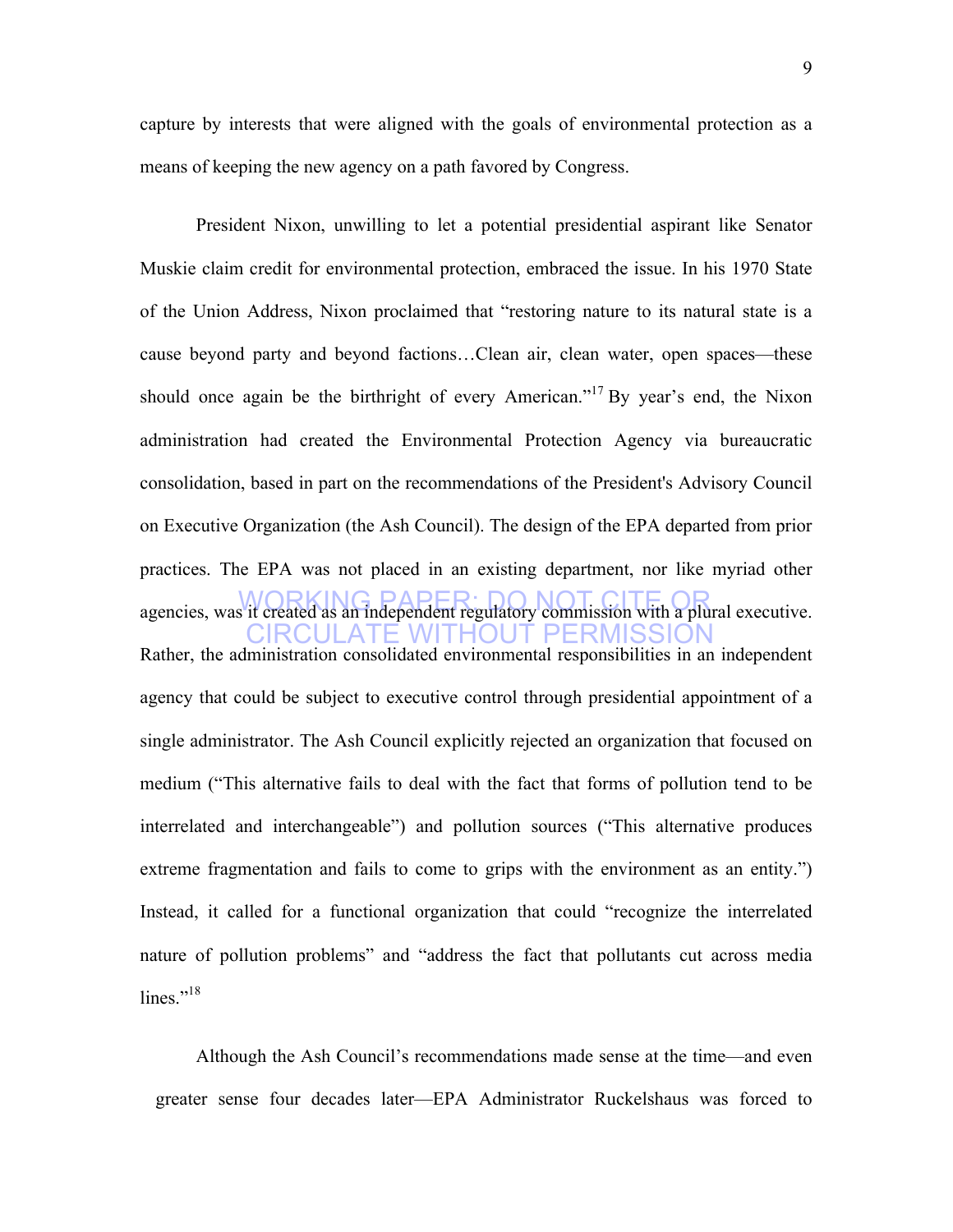dissention, both of which could stimulate a negative response from environmental advocates, Senator Muskie, and Congress.<sup>20</sup>UT PERMISSION manage significant bureaucratic and political impediments. The EPA was staffed with 5,743 bureaucrats drawn from "15 components stripped away from five departments and independent agencies," including the Interior Department's Federal Water Quality Administration, the Department of Health, Education and Welfare's Bureau of Water Hygiene and National Air Pollution Control Administration, and pesticide offices from the USDA, the FDA, and the Interior Department.<sup>19</sup> As Alfred Marcus notes, Ruckelshaus hoped to "maintain the confidence of the inherited bureaucracy" by "avoid[ing] the disruption of its routines that would result from program integration." Moreover, there was the political reality: "A disruption of standard operating procedures would have jeopardized EPA's success in meeting its statutory responsibilities by the prescribed deadlines" and would have fueled bureaucratic

Ultimately, Ruckelshaus adopted a hybrid design that combined some functional elements and programmatic elements that addressed pollution on a medium-specific basis. By so doing, he avoided bureaucratic recalcitrance. Moreover, as the EPA hired new staff, it attracted a cadre of committed environmentalists who, in the words of one agency veteran, acted as "shock troops committed to stringent environmental regulation."21 Indeed, as an early evaluation of the agency observed, the EPA quickly developed "a refreshing élan rarely found in regulatory agencies" and a remarkable capacity to "strike a high profile in the enforcement of the pollution laws." However, if the early decisions allowed for an agency that could "hit the road running," it was nonetheless fraught with difficulties. In Ruckelshaus' words, managing the new agency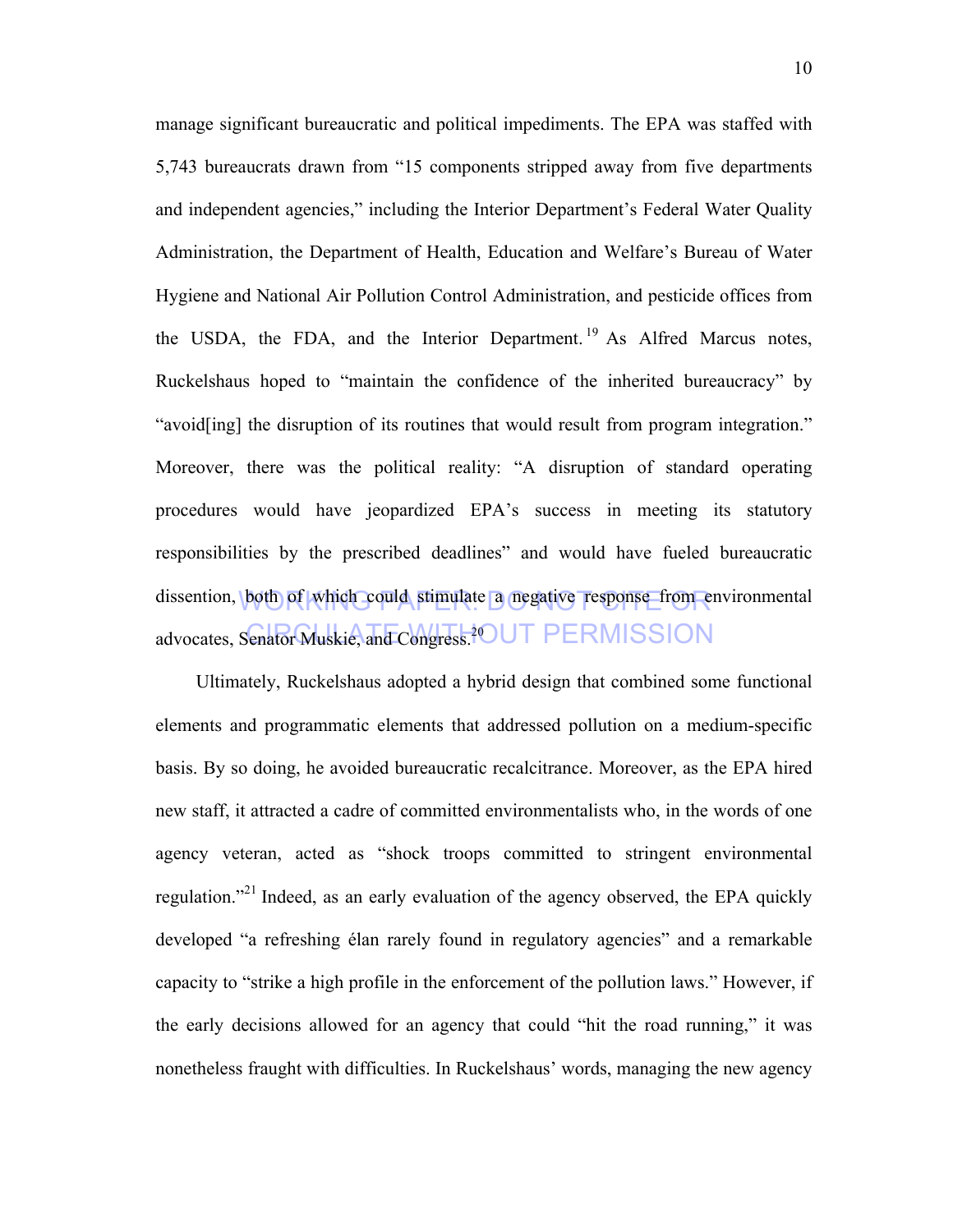was more "like trying to run a 100-yard dash while undergoing an appendectomy."<sup>22</sup>

regional offices—which would come to house some two-thirds of EPA personnel were created to supervise state activities. Because of the decentralized implementation To create an agency that could rapidly implement the new policies also required that environmental duties be delegated to the states. Both the Clean Air Act Amendments and the Clean Water Act Amendments assigned significant duties to the states, many of which had not yet created regulatory agencies or administered existing policies through general public health agencies.23 Once the EPA established National Ambient Air Quality Standards, for example, the states were required to develop state implementation plans detailing how they would achieve the goals of policy and submit them to the EPA for approval. Under the water pollution legislation, the states were responsible for assessing and monitoring water quality, permitting, and constructing sewage and water systems. Policymaking was largely centralized in the EPA. Ten structure, the success of environmental policy would depend on the quality of statelevel regulation, a point to be developed in greater detail below, and the supervision of the regional offices.

## **III. The Rise and Pause of Environmental Protection**

The key institutional design decisions were, in many ways, quite successful in bringing about rapid and sustained improvements in environmental quality. By most indicators, levels of pollution have been reduced significantly relative to what existed in 1970. Air pollution provides the best single example given the quality of the data. During the first 35 years, the aggregate emissions of the six criteria pollutants regulated under the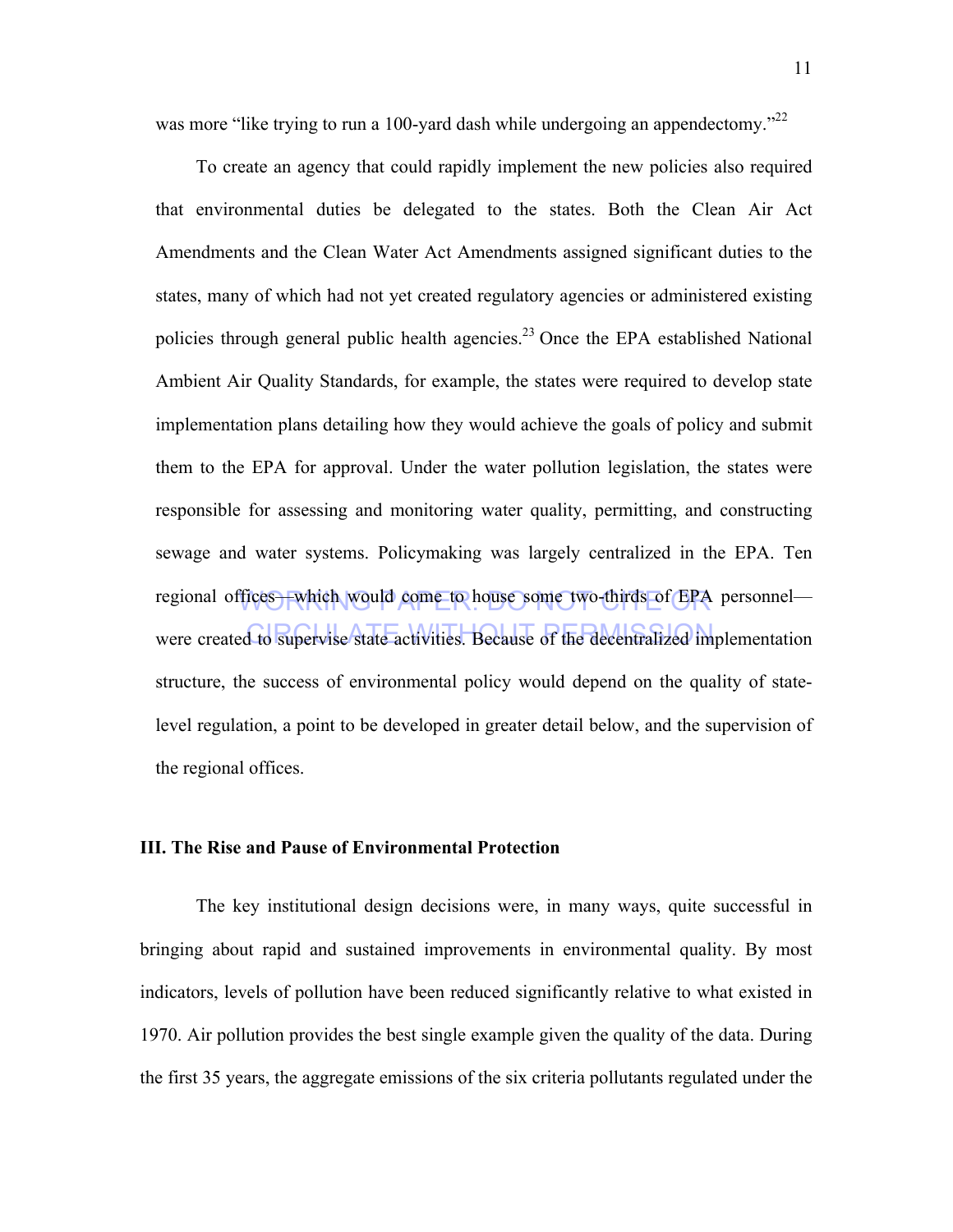Clean Air Act fell by 54 percent, a remarkable statistic given that GDP grew by 187 percent and energy consumption by 47 percent).<sup>24</sup> In other areas, e.g., water pollution, similarly precise indicators of performance are frustrated by incomplete data.

has assumed responsibility for a host of new responsibilities (e.g., toxic wastes, nonpoint CIRCULATE WITHOUT PERMISSION Four decades after its creation, the EPA remains the largest social regulatory agency with an annual budget (\$10.3 billion, 2010), more than three times the combined budgets of the Securities and Exchange Commission, the National Highway Traffic Safety Administration, Occupational Safety and Health Administration, the Federal Trade Commission, the Commodity Futures Trading Commission, and the Consumer Product Safety Commission. This is not to claim that the EPA's budget is sufficient. While the budget seems immense, in inflation-adjusted dollars, the EPA's budget peaked in 1978 and is approximately what it was a decade after its creation.<sup>25</sup> At the same time, the EPA sources of pollution) and is required to regulate environmental quality in a much larger economy.

To be certain, the EPA at times subjected to significant assaults, in particular, during the first term of the Reagan presidency when the agency lost one-third of its operating budget and one-fifth of its staff. But because the core environmental statutes limited both bureaucratic discretion and the influence of political appointees, and the agency could draw on the support of environmental advocates and Congress, the damage was temporary. Reagan's first EPA administrator, Anne Gorsuch Burford, upon refusing to provide enforcement documents to the House under claims of executive privilege, was found in contempt of Congress and resigned. Reagan responded to negative public opinion and congressional pressure by appointing William Ruckelshaus, the first EPA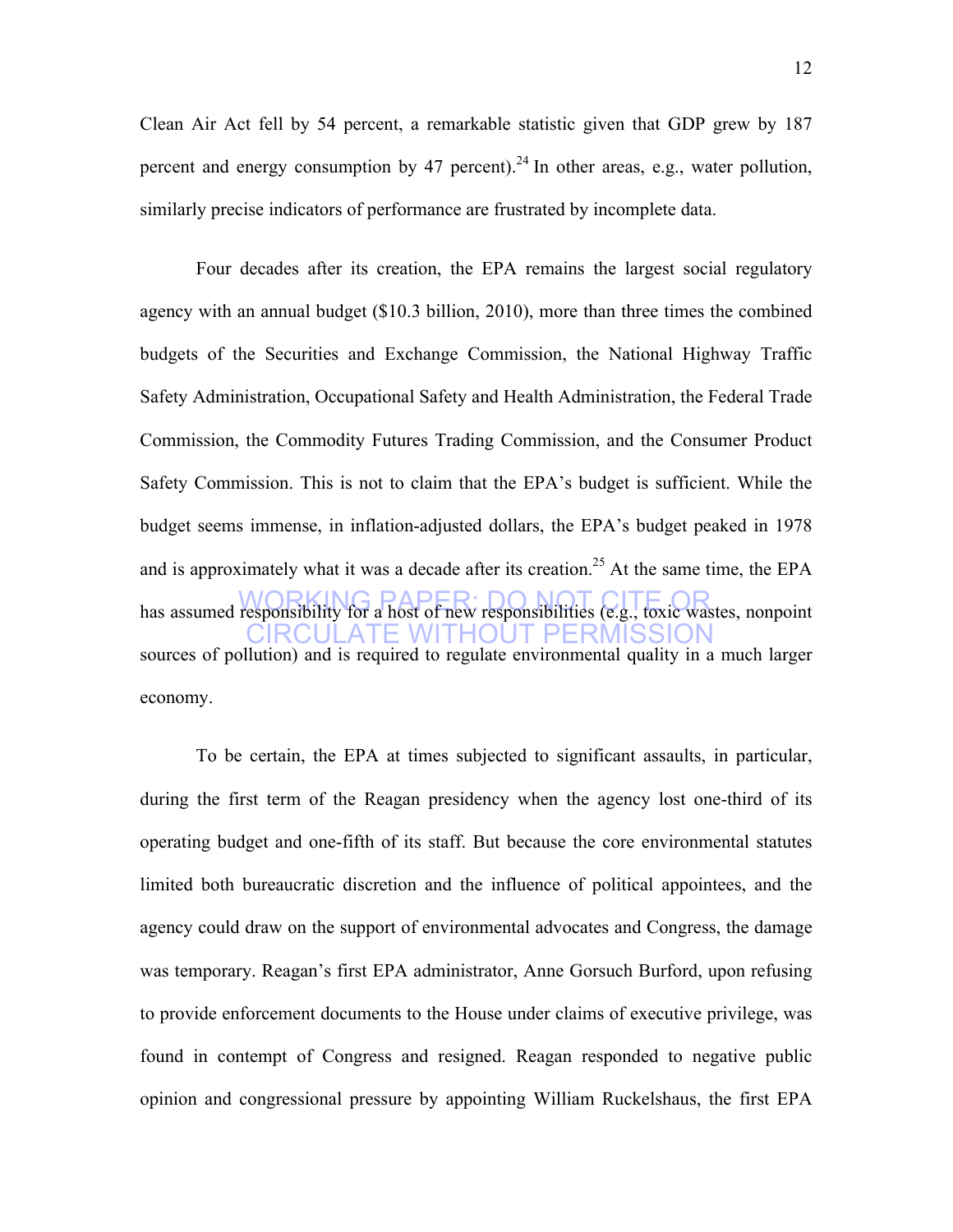administrator, to return the agency to a course more compatible with congressional wishes.<sup>26</sup> Since that episode, the EPA has survived and in many ways flourished. Nonetheless, the design decisions reviewed above had some important negative ramifications that shaped the evolution of environmental protection in the United States. Let us review the most important ramifications.

## *1. Decisions to limit bureaucratic discretion have simultaneously limited the flexibility needed to pursue more innovative strategies in environmental protection.*

KING PAPER: DO NO environmental statute (the Clean Air Act Amendments of 1990). Absent new statutory With the foundational environmental statutes, Congress assumed the central role in determining the key features of environmental protection regulation. As a result, the extension of regulatory authority became subject to the dynamics of congressional policymaking (and the growing ideological bifurcation between the two parties). As of this writing, it has been more than two decades since Congress passed a significant authority, the EPA's ability to engage new regulatory problems or adjust its regulatory strategy to take advantage of "new learning" in regulation has been dependent on the capacity of the EPA to extend its duties within the constraints imposed by its statutory mandates.<sup>27</sup> The problem should be evident: the same institutional design expedients that were adopted to prevent capture and bureaucratic drift simultaneously limit the flexibility to innovate.

Most certainly, this proposition was tested in the 1990s. As part of the Clinton administration's reinvention of government initiatives, the EPA initiated a number of innovative strategies, many of which depended on a growing network of public-private partnerships. In addition, the EPA introduced some novel efforts to go beyond the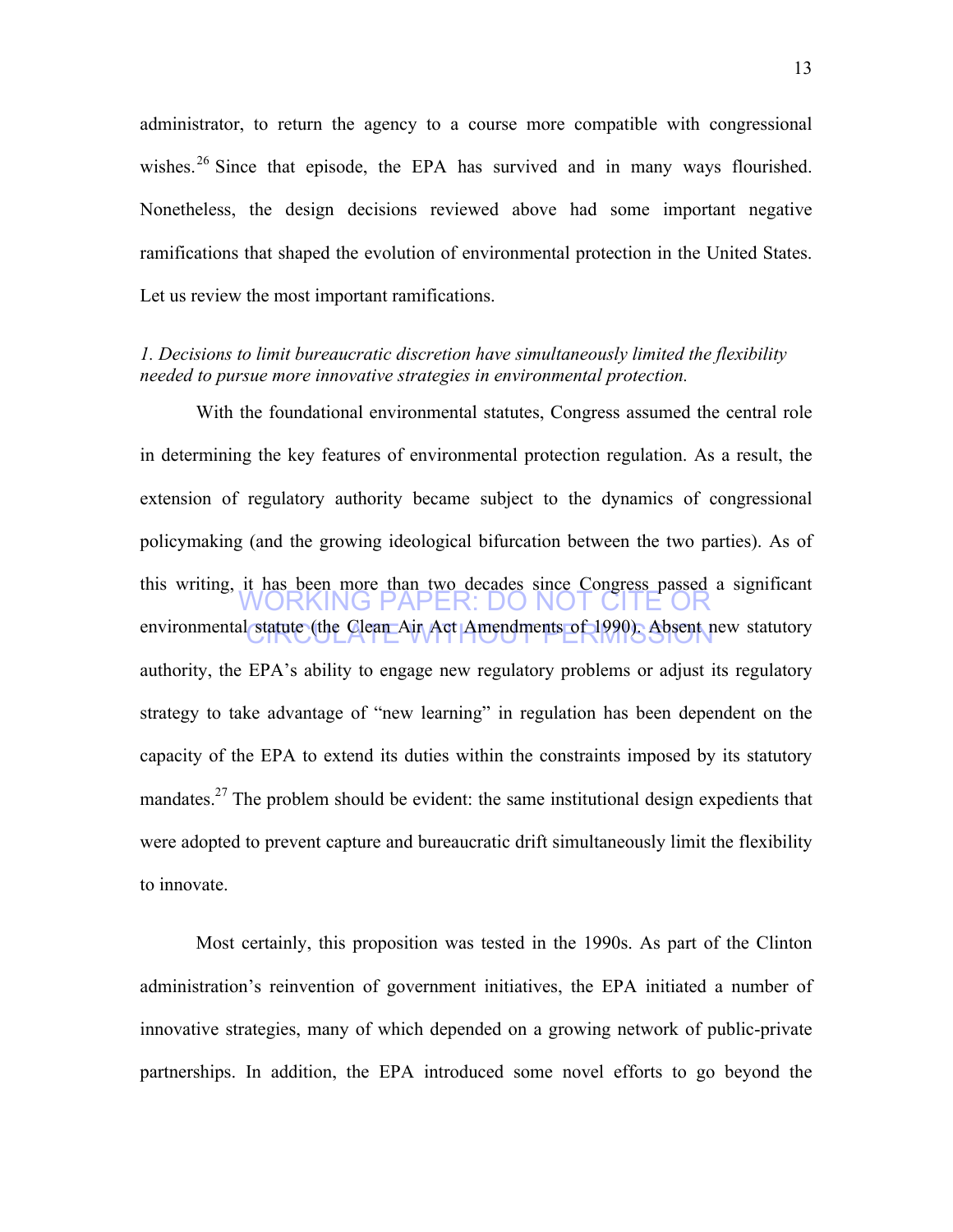constraints imposed by its statutory mandates. For example, Project XL (for eXcellence in Leadership) was introduced in 1995 to provide firms "flexibility to develop common sense, cost-effective strategies that will replace or modify specific regulatory requirements on the condition that they produce greater environmental benefits."<sup>28</sup> Project XL generated some interesting proposals, some of which were quite innovative. But it was bedeviled by lengthy delays (depending on the year, approval could take up to 40 months) and high regulatory transaction costs (on average, \$350,000 for private facilities). Because the EPA demanded certainty that innovations would yield superior environmental performance—and companies bore the full risk if innovations failed—XL ultimately floundered.<sup>29</sup>

collaboration and corporate voluntarism to address emerging regulatory problems and CIRCULATE WITHOUT PERMISSION Outside of Project XL, the EPA has introduced myriad programs to stimulate work outside of its existing statutory authority. It co-chaired the committee responsible for developing ISO 14001, the International Organization for Standardization's environmental managements system (EMS) standard. It introduced various means of providing greater flexibility for high performing firms (for example, the National Environmental Performance Track was created in 2000 as a national green track for organizations with quality environmental management systems). But ultimately, these efforts have had a rather limited effect. Many of the voluntary efforts depended on selfreporting and thus lacked the transparency and accountability demanded by regulatory advocates. Certification of US firms under ISO 14001—which required third-party auditing—lagged behind expectations. Given the EPA's rejection of audit immunity, many firms refused to face the potential regulatory liabilities that would accompany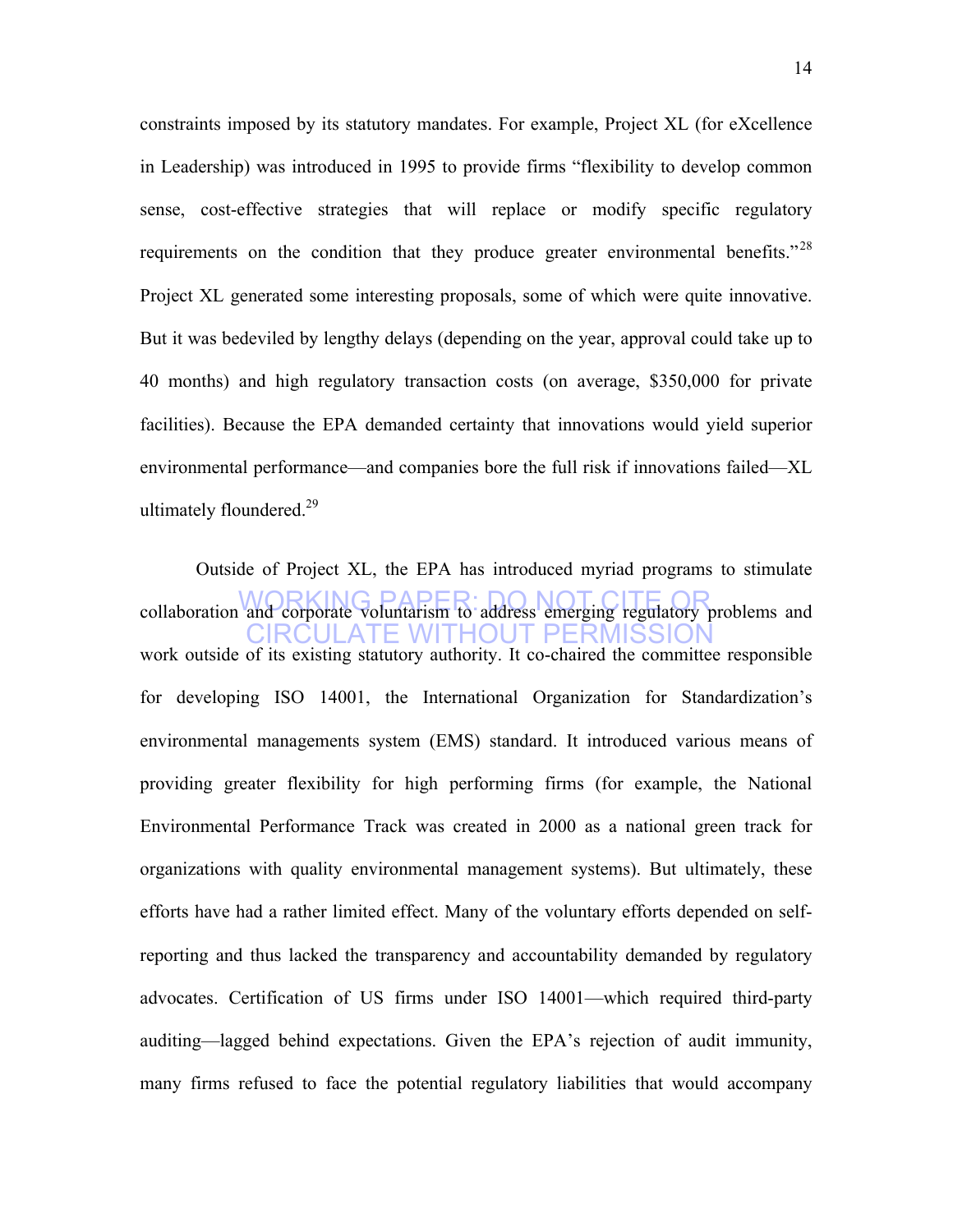information disclosure.<sup>30</sup> The Performance Track was never effectively integrated into the EPA and was recently suspended. As Daniel J. Fiorino has argued, there is a general consensus that "the statutory framework posed major and probably insurmountable barriers to systemic change. The irony of reinvention was that the very system of laws and rules that was seem to require change was in fact a principal impediment to change. Fragmentation by environmental medium, a technology-based focus, and the specificity of laws and regulations created an atmosphere that was unsuited to innovation."<sup>31</sup>

# *2. Congressional efforts to control the regulatory state stimulated a counter-movement by the executive.*

WORKING PAPER: DO NOT CITE OR regulatory state, stripping managerial control from the President. As stagflation became Regulatory design is often strongly influenced by inter-branch conflicts. The decision to pass exhaustive legislative mandates limiting bureaucratic discretion in the 1970s was simultaneously an effort on the part of Congress to exert control over the the dominant problem of the 1970s and business mobilization in opposition to the new social regulation intensified,  $32$  successive administrations sought to impose various systems of regulatory oversight centralized in the executive branch, justifying the efforts on the theory that regulatory compliance costs contributed to inflation and created impediments to new investment. While the efforts of the Ford and Carter presidencies were relatively benign, in 1981, the Reagan administration brought about something of a sea change with executive order 12291. Under the new regulatory review process, agencies were required to submit cost-benefit analysis-based justifications to the Office of Management and Budget's Office of Information and Regulatory Affairs for all significant new rules (i.e., rules with an economic effect of \$100 million or more). Agencies that failed to meet these requirements—or those that had their analyses rejected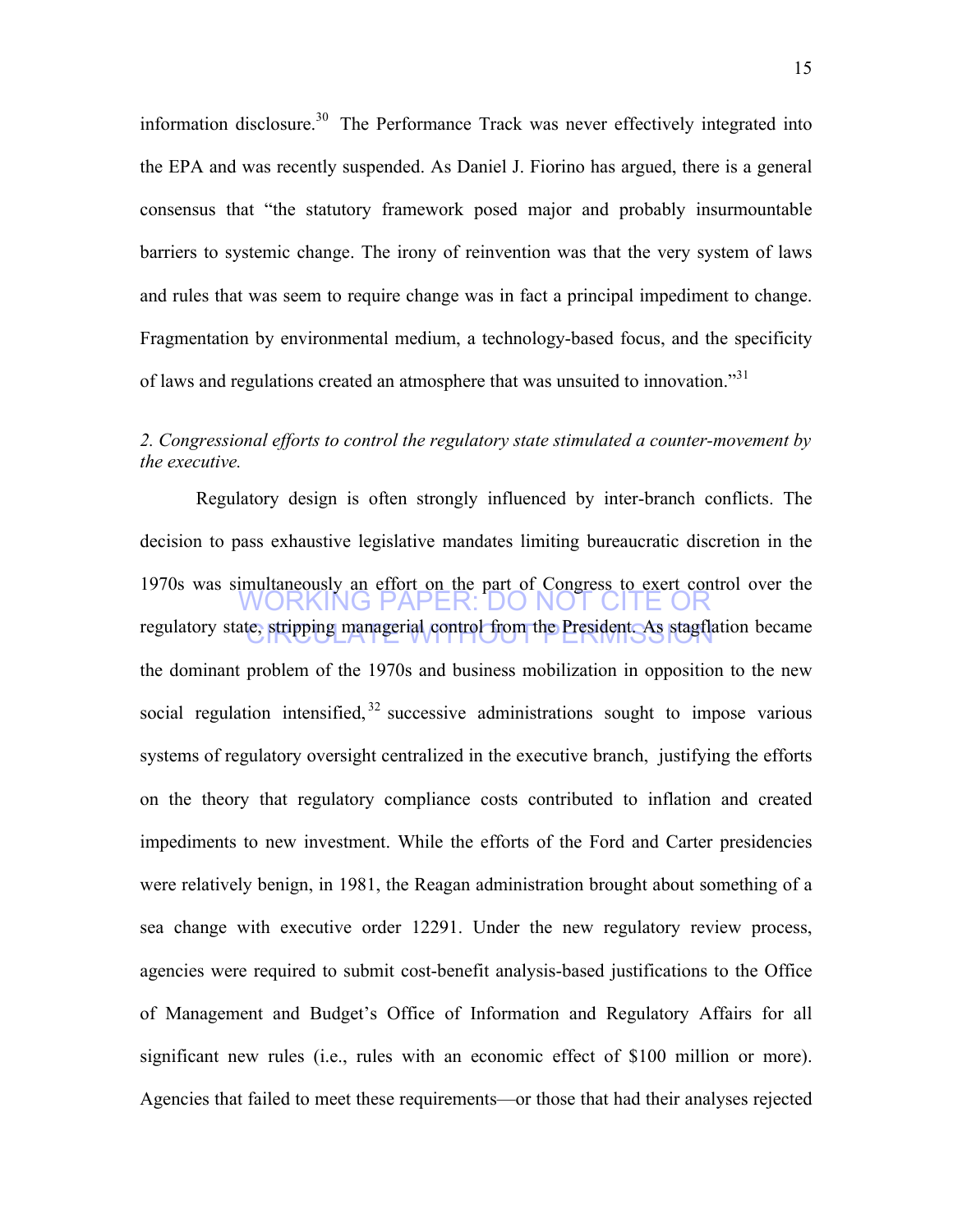by the OMB—were prohibited from publicizing rulemaking in the *Federal Register,* thereby stopping the regulatory process.  $33$  Given the timing of costs and benefits in environmental protection regulations (i.e., costs are front-loaded, whereas benefits often occur in the distant future and thus have limited impact when discounted to present value), difficulties of quantification and monetization, and the expenses of complying with the oversight procedures, these requirements had distinctly negative implications for the EPA and resulted in a significant reductions in levels of rulemaking.<sup>34</sup>

albeit with somewhat greater flexibility (e.g., allowing greater latitude to consider cost- CIRCULATE WITHOUT PERMISSION Environmental advocates looked forward to the end of the Reagan-Bush era, hoping that the onerous requirements of EO 12291 would be revoked. And indeed they were. But subsequent administrations imposed new systems of regulatory review that were, once again, centralized in the OMB and retained the use of cost-benefit analysis, effectiveness and benefits that were difficult to monetize or quantify). Given the economic impact of significant regulations and legislation that limits the discretionary authority of the president, regulatory review retains its utility as a means of exerting executive control. Even if there is strong evidence that regulatory review has created pressure for cost-beneficial regulations,  $35$  it has increased the delays and the costs of issuing new regulations and may create perverse incentives for agencies to pursue regulatory actions that fall below the economic thresholds that define what constitute significant new regulations but, in aggregate, may still have significant effects.<sup>36</sup>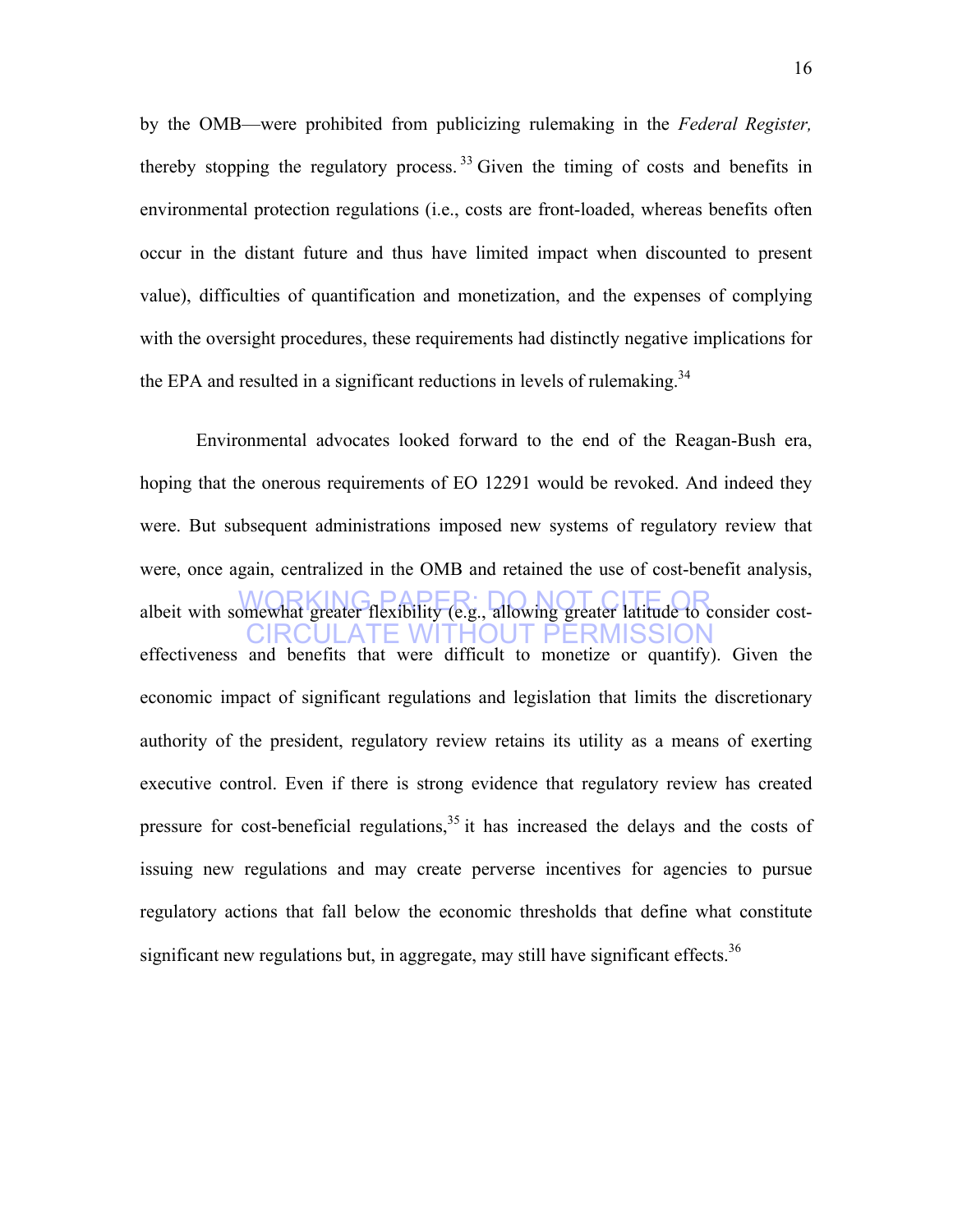*3. Unrealistic goals backed by action-forcing and technology-forcing provisions often stressed agency capacity.* 

Ambitious mandates that were action- and technology-forcing were intended to compel rapid implementation of the environmental laws. Arguably, this strategy was partially successful. In many cases, however, deadlines went unmet, forcing successive revisions of timetables. Even if the new environmental regulatory statutes were more detailed than past regulatory legislation, they rarely provided clear guidance as to the detailed substance of regulations. Congress imposed deadlines. EPA bureaucrats, in turn, were given the difficult task of determining precisely which technologies—assuming they existed—could be deployed to meet the statutory timetables. Often this task proved to be impossible given the resource and analytical constraints.<sup>37</sup>

WORKING PAPER: DO NOT CITE OR law, firms were required to install the best practicable control technology (BPT) by 1977 Consider the case of the Clean Water Act of 1972. Under the provisions of the and the best available control technology economically achievable (BAT) by 1981. As Evan Rinquist explains: "The technology-based approach to permitting…produced a mind-boggling number of complex requirements for industrial and municipal dischargers." Reflecting "the snail's pace at which EPA…promulgated BAT regulations" and the fact that "nearly every standard proposed by the agency has been delayed in court by industry litigation"—the deadlines established by the Clean Water Act in 1972 proved unachievable.  $38$  Congress repeatedly extended the deadlines (1977, 1981, and 1987). "Fishable and swimmable waters" and "zero discharges" remain elusive goals four decades after they were first articulated by Congress.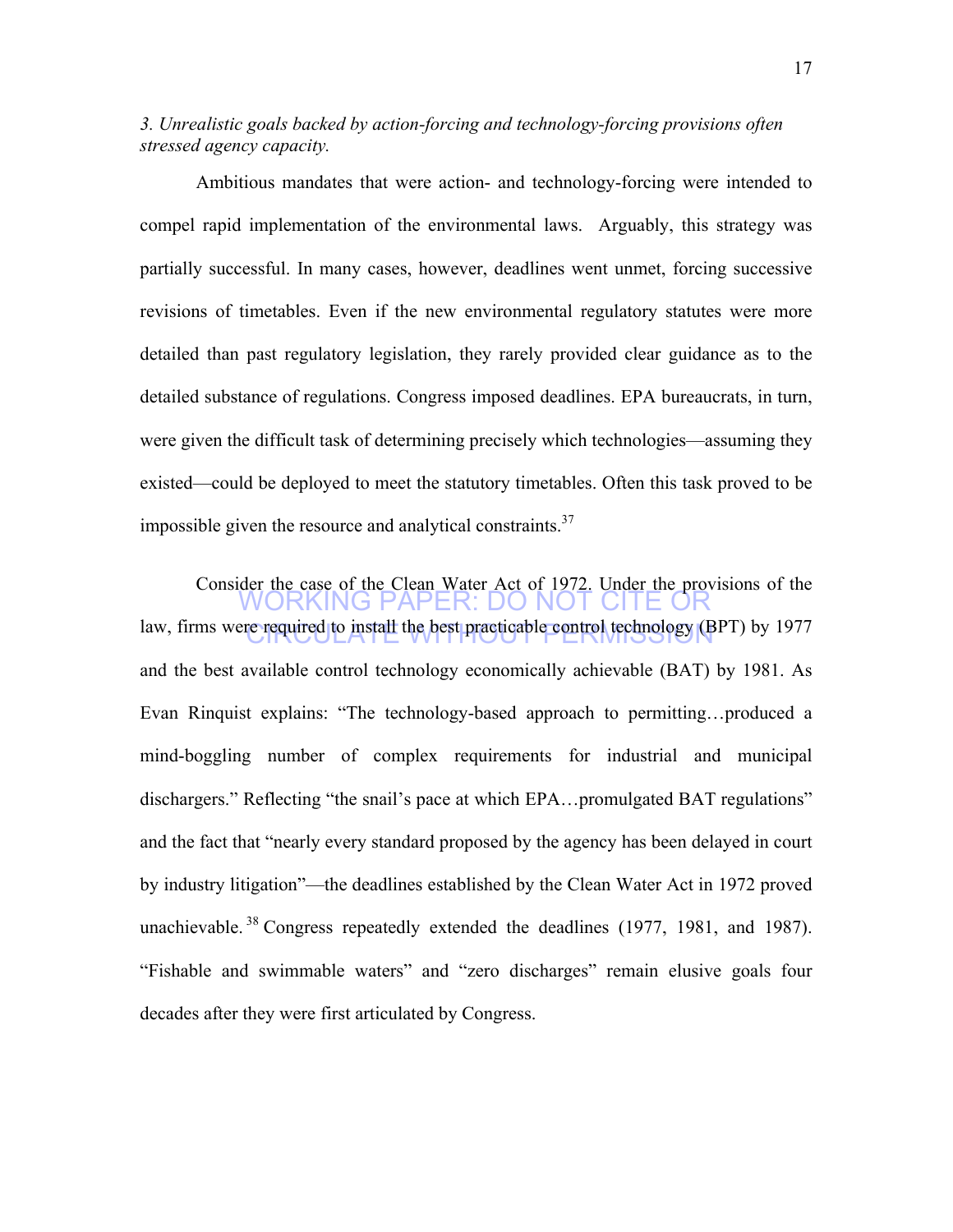One might argue that it is better to set ambitious goals and fail than to settle for mere incremental change. As the above quotes from Senator Muskie an President Nixon suggest, bold proclamations and disregard for questions of costs and feasibility were attractive given the high levels of interest mobilization. One might conclude, however, that the repeated failure to achieve goals undermines the credibility of the regulatory mandates and engenders cynicism on the part of advocates and regulated parties alike. One may note, moreover, that overly ambitious goals that discount feasibility may increase the incentives to litigate on the part of businesses who find the mandates unreasonable and environmental advocates who find the failure to achieve statutory deadlines an abrogation of agency responsibilities.

zero discharges into navigable waters) while politically appealing, were simply CIRCULATE WITHOUT PERMISSION But there is a more profound problem. Many of the most ambitious goals (e.g., unattainable. Even if the EPA has had the largest budget of any regulatory agency, tradeoffs are unavoidable—a fact that is simply unacknowledged by the uncompromising nature of key statutes. As Gary C. Bryner explains: "Agencies find such goals impossible to achieve, since all risks cannot be eliminated and tradeoffs are inevitable, but statutes give little guidance about how these inevitable tradeoffs must be made. Statutes deny that such tradeoffs are necessary…they deny that the marginal benefits, as controls become increasingly strict, may be extremely small and may not justify the often exponential increase in costs."39 One of the unfortunate results is a wild variation in the marginal costs of lives saved or diseases averted under competing regulations, an incoherence that undoubtedly results in unnecessary deaths and illnesses by diverting resources from areas where gains can be achieved most cost effectively. $40$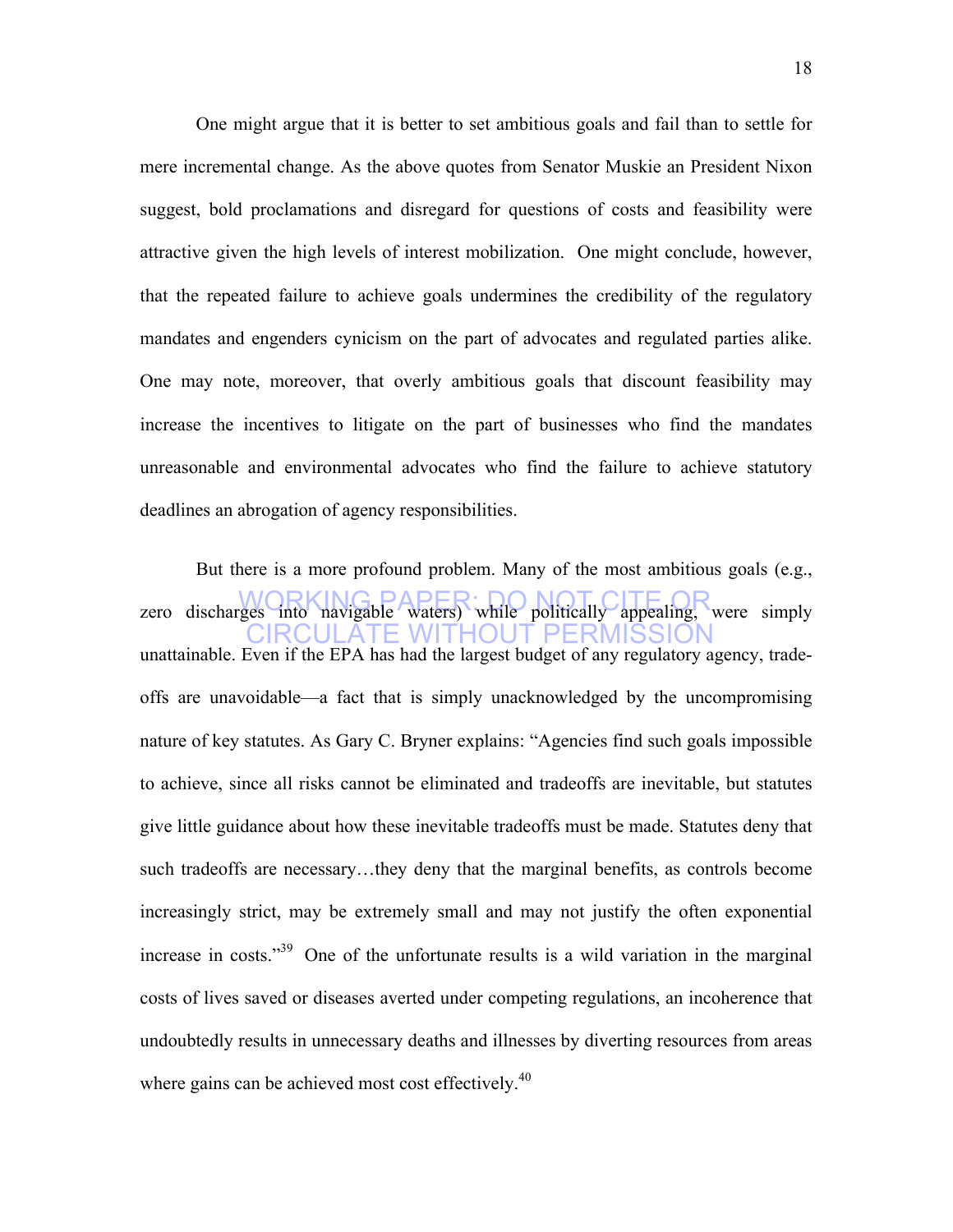#### *4. Decisions to invoke the courts created unanticipated consequences*

process. As noted earlier, the courts were used not only by advocates, but to a lesser extent businesses hoping to force delays in the issuance of new standards. From the Clean Air Act Amendments of 1970 forward, environmental regulatory statutes provided expanded access to the courts in the hope of creating institutional means of forcing agencies to execute their non-discretionary duties. Lawsuits provided a clear means of promoting stricter enforcement and legislative provisions were tailored to limit the probability that opponents could leverage the courts. As Joseph Smith notes: "By expanding the opportunity for suits seeking stricter enforcement, but not for suits seeking less enforcement, Congress increased the opportunities to move policy toward Congress's preferences, but did not increase opportunities to move policy away from its wishes.<sup>"41</sup> While the benefits of these provisions were obvious, they also carried negative ramifications. First, and most obviously, litigation became a *de facto* stage in the policy

Second, and more important, there are ongoing concerns that the statutes assigned to the courts a key role in making the very decisions about trade-offs that Congress astutely avoided. As Bryner explains: "statutory responsibilities dwarf the resources given, and give little guidance of how they should be allocated….if everything is a priority then nothing is, and directions are set by the vagaries of judicial review and the deadlines imposed by judges."<sup>42</sup> R. Shep Melnick arrives at a sobering conclusion in his study *Regulation and the Courts*:

Taken as a whole, the consequences of court action under the Clean Air Act are neither random nor beneficial. The courts have pushed the EPA in two directions at once, extending the scope of its programs while diminishing its already inadequate resources for achieving publicly proclaimed objectives. Court action has encouraged legislators and administrators to establish goals without considering how they can be achieved, exacerbating the tendency of these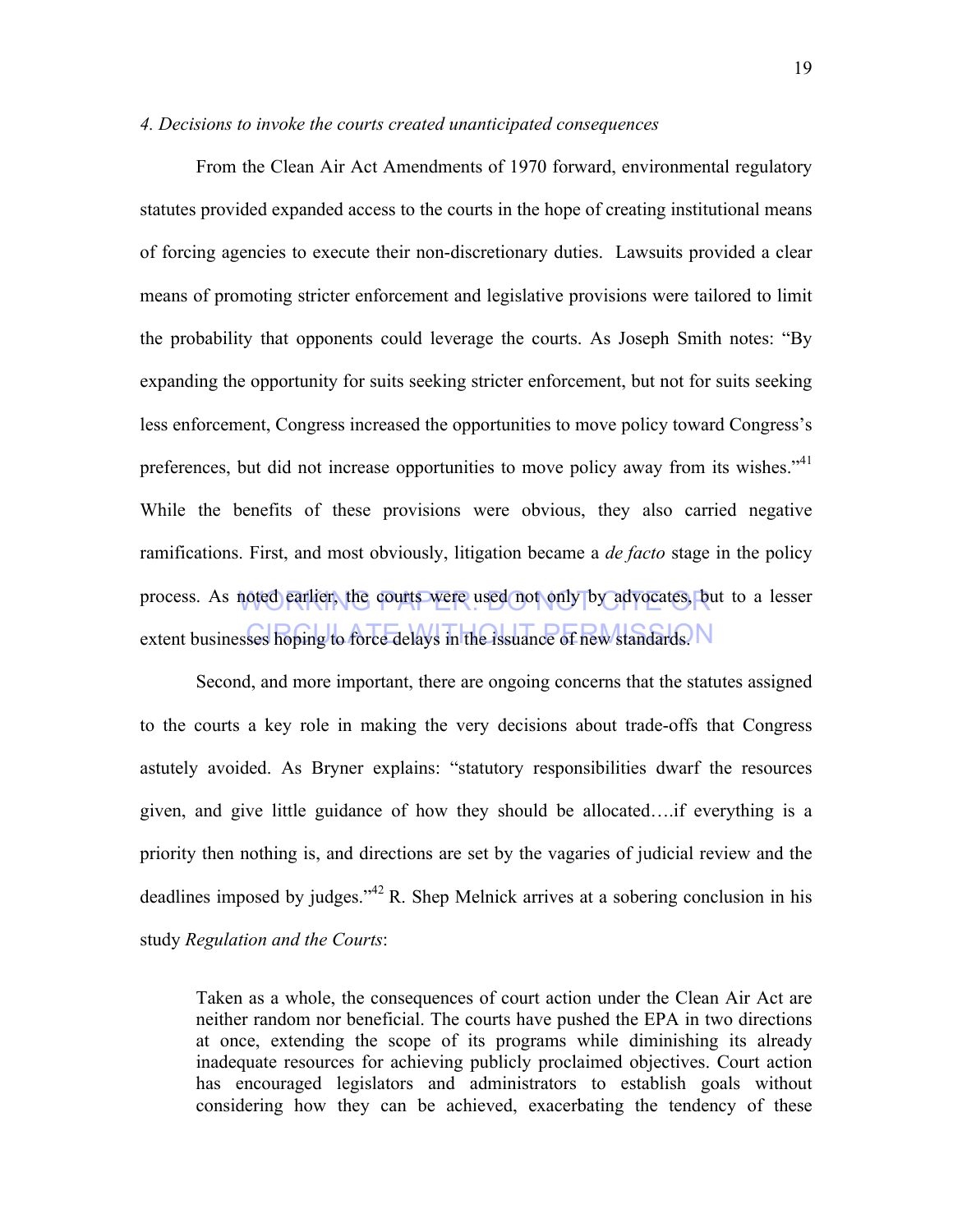institutions to promise far more than they can deliver. The policymaking system of which the federal courts are now an integral part has produced serious inefficiency and inequities, has made rational debate and conscious political choice difficult, and has added to frustration and cynicism among participants of all stripes. $43$ 

Providing expanded access to the courts created a means of compelling the EPA to comply with statutes. But as Congress sought to increase its control over the bureaucracy, it simultaneously ceded control to the courts. One form of uncertainty was exchanged for another. In many ways, the courts have become the primarily principal. As Rosemary O'Leary concludes from her study of over two thousand court decisions involving the EPA: "from an agency-wide perspective, compliance with court orders has become one of the EPA's top priorities, at times overtaking congressional mandates."<sup>44</sup>

#### WORKING PAPER: DO NOT CITE OR *5. Decisions to delegate authority to the states rendered policy outcomes dependent on state action.*

The delegation of implementation responsibilities to the states in the 1970s was, in many ways, necessary given the limited administrative capacities and resources of the newly created EPA. The dependency on the states has only increased overtime. In 1994, for example, the EPA determined that states had assumed responsibility for some 40 percent of the programs that could be delegated to them. By 2007, the Environmental Council of the States found that this figure had increased to 96 percent. "In other words, nearly every state is now operating nearly every program on behalf of the federal government, and under its oversight."45 Indeed, the states have come to occupy such a central role that the states are responsible for collecting the vast majority of data used by EPA databanks and for a lion's share of combined enforcement efforts.

Although the federal government assumes some 23 percent of the funding for state environmental regulation, this figure has been in decline overtime, forcing greater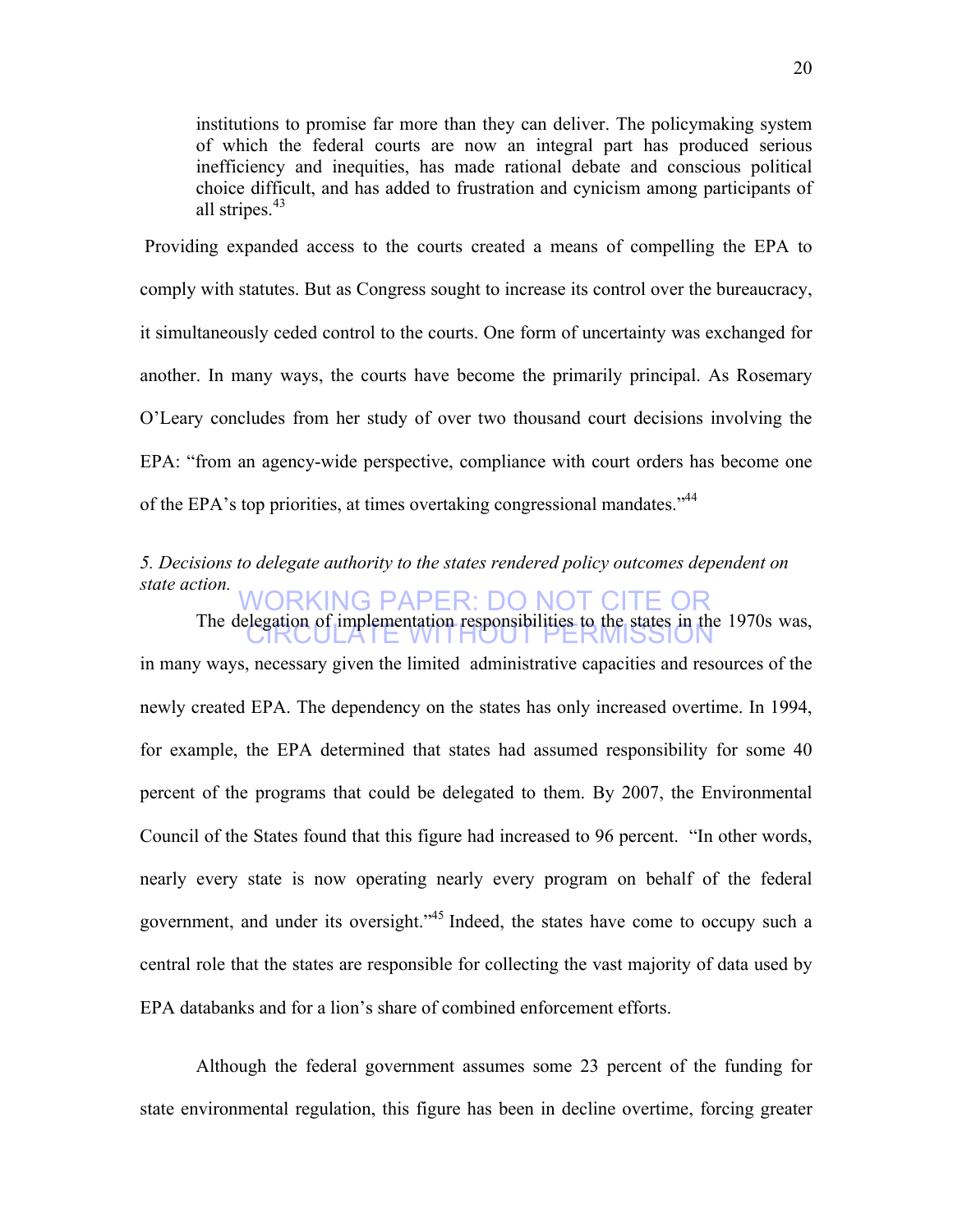remain, in the words of Walter Rosenbaum, "sophisticated guesswork" given that assessments cover about one-third of the water. The blame can be placed directly on "the fiscal strains on the states and imposing budgetary obligations that many states refuse to accept.<sup>46</sup> Performance in executing environmental regulatory responsibilities is uneven across states and regions, reflecting variations in budgetary resources, agency professionalization, and political cultures, and arguably strategic competition with neighboring states.<sup>47</sup> Some states lack the capacity, resources or political will to execute their duties. As Barry Rabe notes, summarizing a series of reports issued since the early 1990s: "in many states, major environmental violations of federal environmental laws often go unreported, permit deadlines are routinely ignored, and mandatory emissions tests frequently are not conducted."<sup>48</sup> The practical implications can be significant, particularly in areas like water pollution policy that depend heavily on state efforts to assess water quality, permit, and conduct inspections. Estimates of surface-water quality states' haphazard water-quality monitoring" that "creates massive information deficiencies that frustrate accurate national assessment."<sup>49</sup>

Of course, the story of the states is not primarily negative. Many states exceed federal standards and there is evidence that they may be engaged in a regulatory "race-tothe-top."50 Many have engaged in a variety of interesting regulatory experiments that could contribute to gains in environmental quality. Some of this was actually promoted during the 1990s as part of the Clinton administration's regulatory reinvention efforts mentioned earlier. In 1995, the EPA initiated its National Environmental Performance Partnership System (NEPPS) to provide states with greater flexibility in the implementation of federal programs if they could document improvements in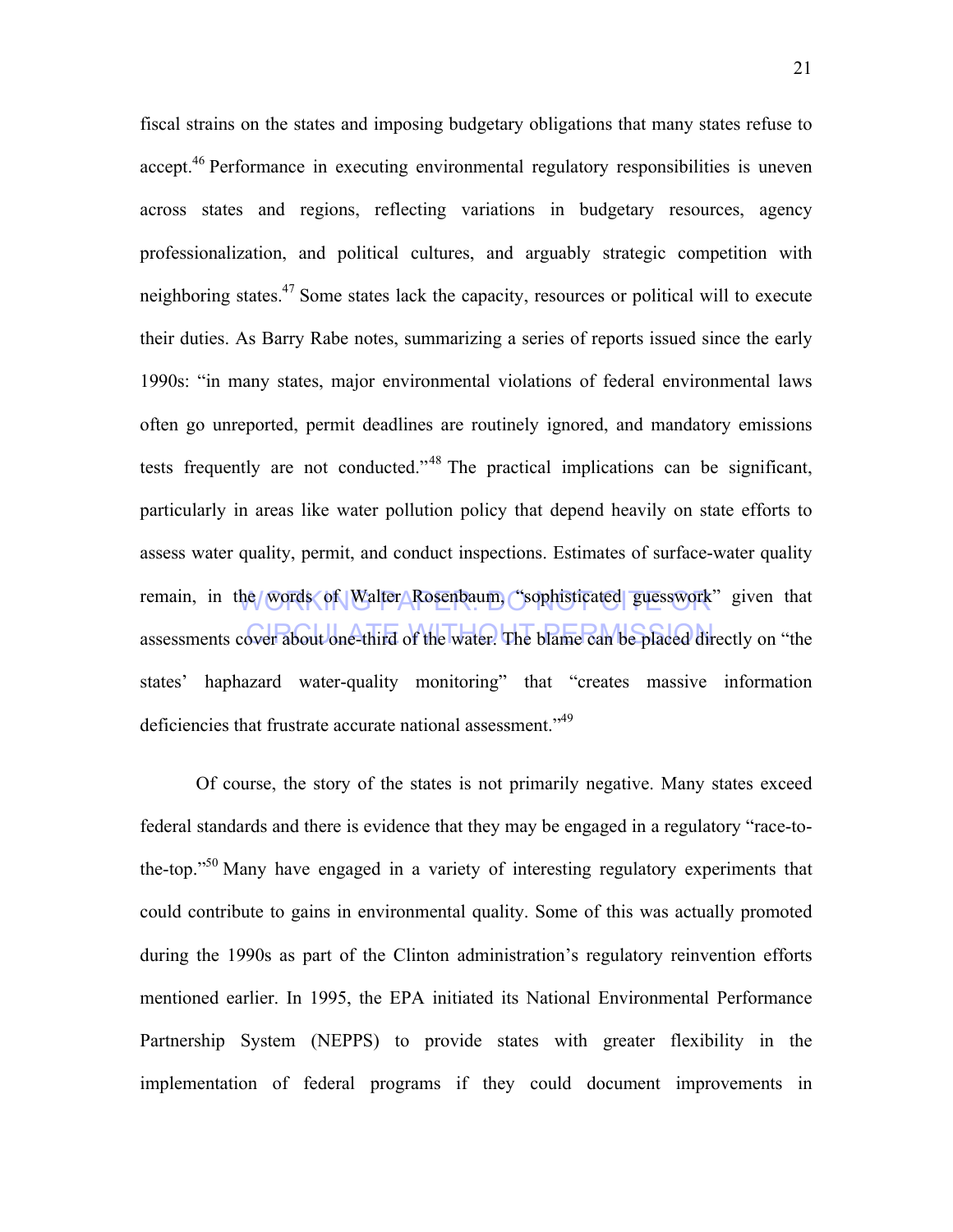environmental quality, with the hope that the results could generate useful lessons for the EPA. However, because NEPPS was constrained by the demands of existing statutes, it largely floundered. As Rabe explains: "federal authorities at the EPA often resisted altering established practices and thereby did not demonstrate the creativity or flexibility anticipated by NEPPS proponents."<sup>51</sup>

states. Much of this research found an expression in experiments in EPA's Region 1 (Star CIRCULATE WITHOUT PERMISSION Earlier, mention was made of the National Environmental Performance Track (NEPT). It found its origins in state-level innovations in the 1990s. Many states began experimenting with regulatory green tracks, creating performance-based systems that granted greater flexibility to firms with high quality environmental management systems. Through the Multi-State Working Group on Environmental Management Systems, they developed a database on facility-level performance from ten (ultimately twenty-two) Track) and ultimately in NEPT, initiated in 2000.<sup>52</sup> During its nine-year existence, the Performance Track always had something of a tenuous status at the EPA and was abruptly suspended by the Obama administration in 2009. It remains unclear whether the suspension was a product of genuine performance concerns, the close association of collaborative programs with the Bush administration, or the same features of institutional design that have created impediments to federal and state innovation in the past.

### **Conclusions**

In the early 1970s, the United States embarked on the boldest regulatory experiment in its history. The new environmental legislation imposed grand goals that worked at the frontier of regulatory sciences and imposed unprecedented costs on corporations. Given the tumultuous events of the next few decades (i.e., stagflation, the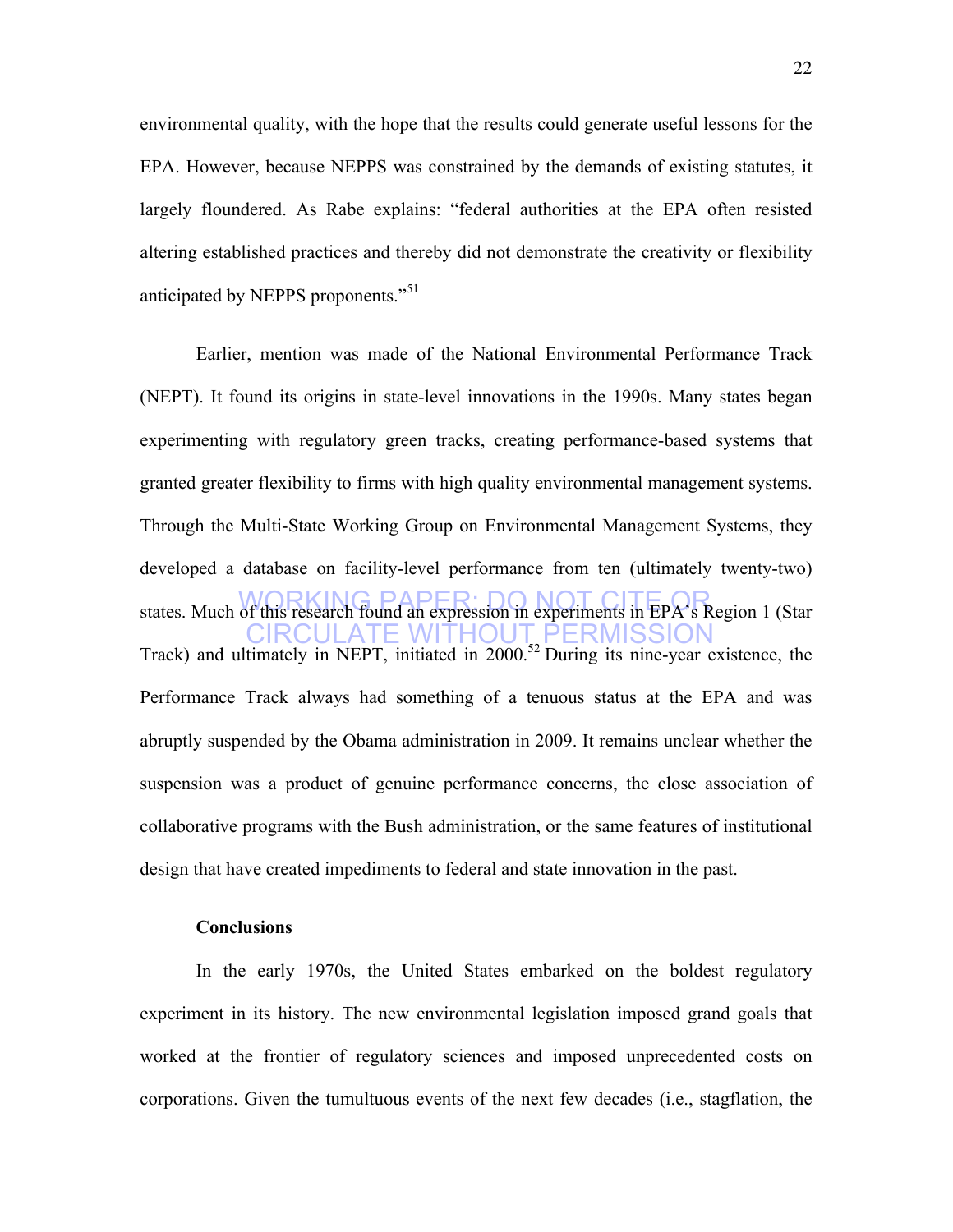growing concerns over US competitiveness, and the election of a two-term president committed to regulatory retrenchment), one might have predicted that this experiment would have been truncated. Yet, more than four decades after the creation of the Environmental Protection Agency and the passage of the Clean Air Act Amendments, the accomplishments remain impressive. Much of this is a product of original regulatory design decisions. Exhaustive regulatory statutes that granted bureaucrats limited discretionary authority, imposed ambitious implementation timetables and action- and technology-forcing provisions, and granted supportive interest groups with expanded access to the courts were effective in limiting the extent to which the EPA could depart from the path dictated by Congress.

ramifications. Efforts to Nimit the ability of bureaucrats to shirk their duties also constrained their capacity to innovate in ways that could extend regulatory authority in At the same time, the efforts to control an uncertain future had distinctly negative ways that are consistent with the intentions of Congress and take advantage of the new learning in regulation. Efforts to exert control over the regulatory state embroiled the EPA in inter-branch conflicts, adding new procedural impediments and costs. Decisions to leverage the courts can opened the door to greater incoherence and compromise political control. A reliance on the states as implementation agents made regulatory performance contingent on resources, professionalism, and commitment of state-level bureaucrats that operated beyond the reach of federal authorities. Given the overarching importance of federal regulations, it may also create impediments to innovation within the states.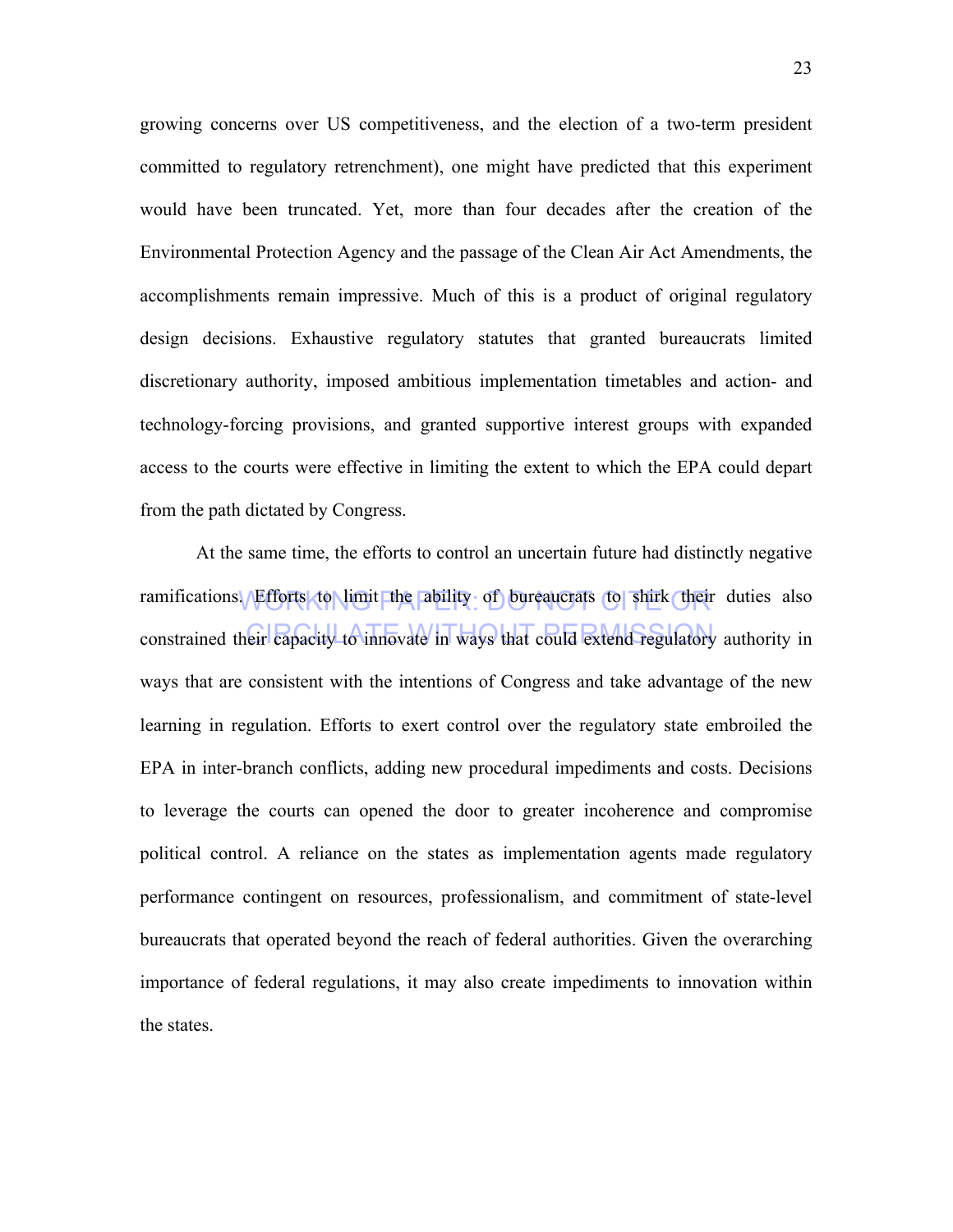Based on the case of environmental protection, the key challenge of regulatory design may involve discovering means of controlling for principal-agent problems without simultaneously unduly limiting the ability of regulators to respond to emerging regulatory problems in innovative ways. There is little to suggest that those responsible for original regulatory design decisions in environmental protection recognized or met this challenge. Indeed, there is much to suggest that they did not. The goal remains as elusive as it is important to those hoping to design new regulatory institutions.

# WORKING PAPER: DO NOT CITE OR CIRCULATE WITHOUT PERMISSION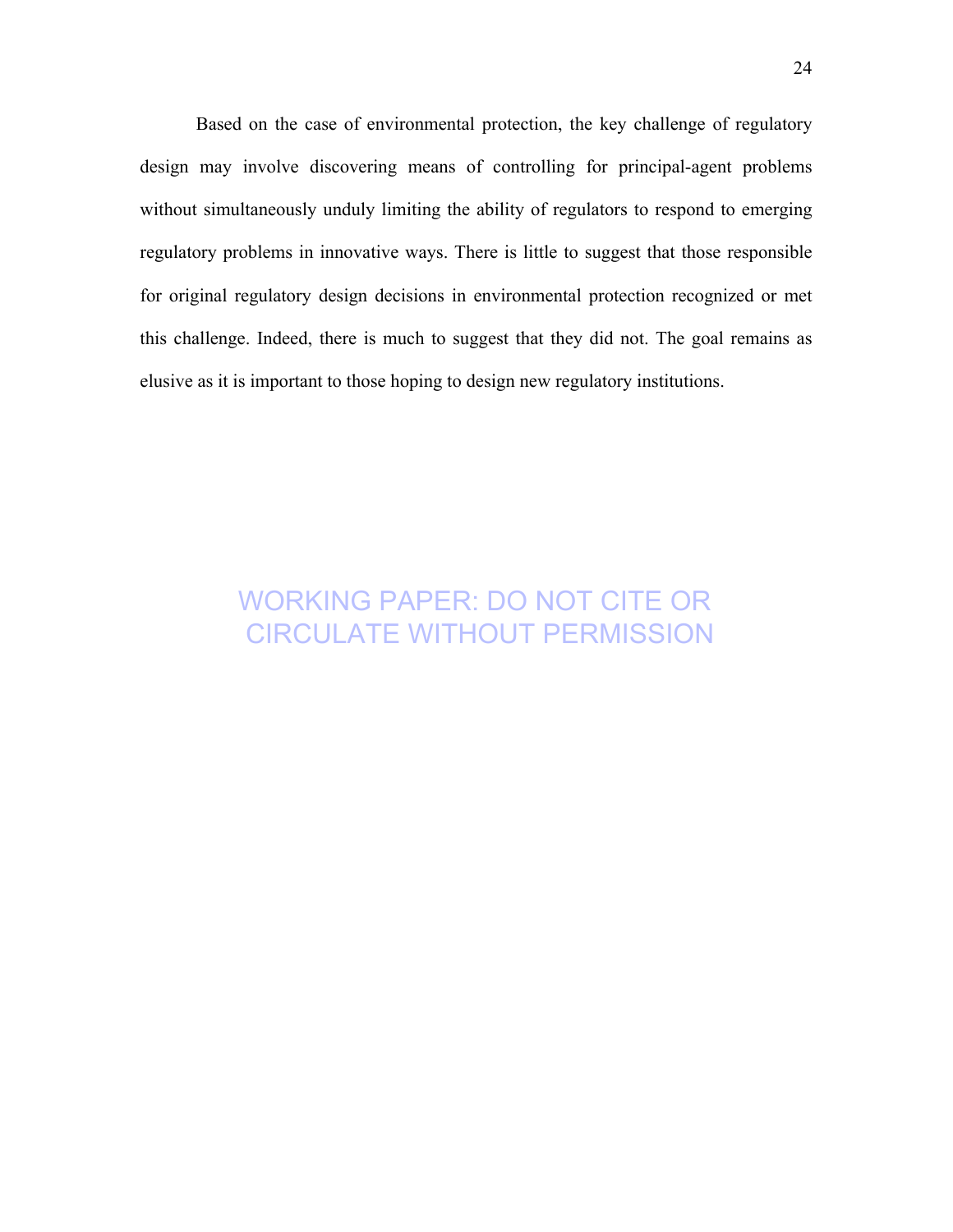#### **References**

<sup>1</sup> See Paul Pierson, "Increasing Returns, Path Dependence, and the Study of Politics." *The American Political Science Review*, 94, 2 (2000): 251-267. On the historical evolution of regulation more generally, see Marc Allen Eisner, *Regulatory Politics in Transition,* 2nd ed. (Baltimore: Johns Hopkins University Press, 2000).

<sup>2</sup> John Braithwaite and Peter Drahos, *Global Business Regulation.* (Cambridge: Cambridge University Press, 2000), 257.

<sup>3</sup> For examples, see Frank R. Baumgartner and Bryan D. Jones, *Agendas and Instability in American Politics.* (Chicago: University of Chicago Press, 1993), Paul Sabatier and Hank Jenkins-Smith, *Policy Change and Learning: An Advocacy Coalition Approach.*  (Boulder, CO: Westview Press, 1993), Anthony Downs, "Up and Down With Ecology: The 'Issue-Attention Cycle'." *The Public Interest*, 28 (1972), pp. 38-50, and Cary Coglianese, "Social Movements, Law, and Society: The Institutionalization of the Environmental Movement." *University of Pennsylvania Law Review,* 150, 1 (2001): 85- 118.

ed., Field S. Infoia. (*washington DC*, The Brookings Institution, 1997), 140-202, and<br>David Vogel, *National Styles of Regulation: Environmental Policy in Great Britain and the United States.* (Ithaca, NY: Cornell University Press, 1986). **ISSION** <sup>4</sup> See Robert A. Kagan and Lee Axelrad, "Adversarial Legalism: An International Perspective," in *Comparative Disadvantage: Social Regulation and the Global Economy,* ed., Pietro S. Nivola. (Washington DC: The Brookings Institution, 1997), 146-202, and

<sup>5</sup> See Marver H. Bernstein, *Regulating Business by Independent Commission.* (Princeton: Princeton University Press, 1955).

<sup>6</sup> See Gabriel Kolko, *The Triumph of Conservatism: A Reinterpretation of American History, 1900-1916*. (New York: Free Press, 1963), and Grant McConnell, *Private Power and American Democracy*. (New York: Alfred A. Knopf, 1966). The role of the New Left critique is developed with some care in Richard A. Harris and Sidney M. Milkis, *The Politics of Regulatory Change: A Tale of Two Agencies,* 2<sup>nd</sup> ed. (New York: Oxford University Press, 1996), chapter 3.

<sup>7</sup> See George J. Stigler, "The Theory of Economic Regulation." *The Bell Journal of Economics and Management Science,* 2, 1 (1971): 3-21.

<sup>8</sup> See Marc Allen Eisner, *Antitrust and the Triumph of Economics: Institutions, Expertise, and Policy Change.* (Chapel Hill: University of North Carolina Press, 1991), 150-183. Of course, the commitment to a revitalized FTC was short-lived. See Michael Pertschuk, *Revolt Against Regulation: The Rise and Pause of the Consumer Movement.* (Berkeley: University of California Press, 1982).

<sup>9</sup> See Martha Derthick and Paul J. Quirk, *The Politics of Deregulation.* (Washington, DC: The Brookings Institution, 1985).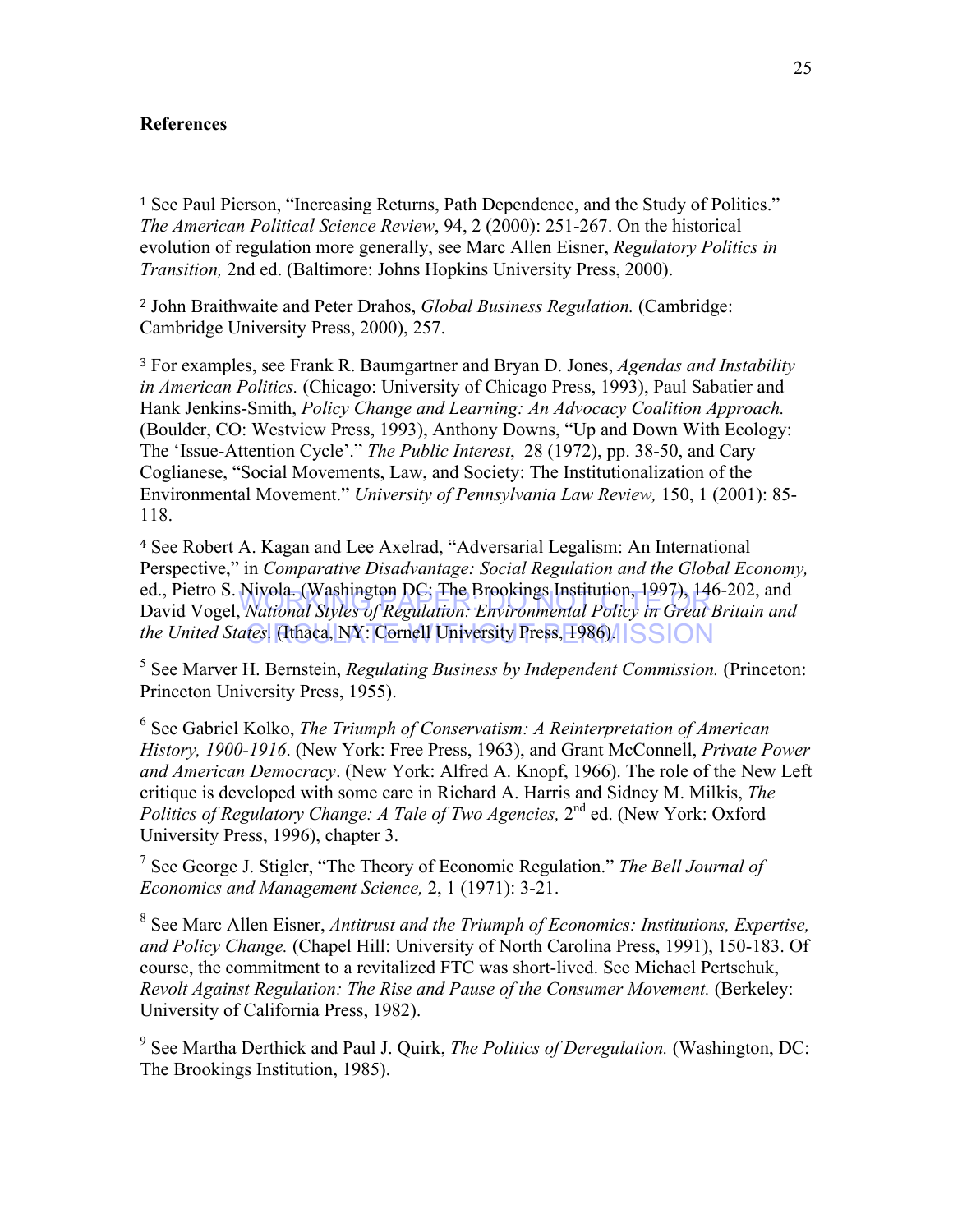<sup>10</sup> See Terry M. Moe, "The New Economics of Organization." *American Journal of Political Science,* 28, 3 (1984): 739-77.

<sup>11</sup> See Terry M. Moe, "The Politics of Bureaucratic Structure," in *Can the Government Govern?*, ed. John E. Chubb and Paul E. Peterson. (Washington, DC: The Brookings Institution, 1989), 267-329; Matthew D. McCubbins, Roger G. Noll, and Barry R. Weingast, "Administrative Procedures as Instruments of Political Control." *Journal of Law, Economics, and Organization,* 3 (1987): 247-65; and Matthew D. McCubbins and Thomas Schwartz, "Congressional Oversight Overlooked: Police Patrols versus Fire Alarms." *American Journal of Political Science,* 28 (1984): 165-79.

<sup>12</sup> See David Gerard and Lester B. Lave, "Implementing Technology-Forcing Policies: The 1970 Clean Air Act Amendments and the Introduction of Advanced Automotive Emissions Controls." *Technology Forecasting and Social Change*, 72 (2005):761-778.

<sup>13</sup> 116 *Congressional Record* 32901-32902 (1970).

<sup>14</sup> Richard B. Stewart, "The Reformation of American Administrative Law." *Harvard Law Review,* 88,8 (1975), 1670, 1728.

WORKING PAPER: DO NOT CITE OR <sup>15</sup> Joseph L. Smith, "Congress Opens the Courthouse Doors: Statutory Changes to Judicial Review under the Clean Air Act." *Political Research Quarterly,* 58, 1 (2005), 141-44.

<sup>16</sup> William D. Ruckelshaus, "William D. Ruckelshaus: Oral History Interview." http://www.epa.gov/history/publications/print/ruck.htm

<sup>17</sup> Richard Nixon, "Annual Message to the Congress on the State of the Union, January 22, 1970." http://www.presidency.ucsb.edu/ws/index.php?pid=2921#axzz1Lrd00CYq

<sup>18</sup> President's Advisory Council On Executive Organization, " Federal Organization for Environmental Protection" April 29, 1970. www.epa.gov/history/org/origins/ash.htm

<sup>19</sup> Robert Gillette, "Environmental Protection Agency: Chaos or 'Creative Tension'?" *Science,* 173, 3998 (1971): 705.

<sup>20</sup> Alfred A. Marcus, "EPA's Organizational Structure." *Law and Contemporary Problems,* 54, 4 (1991): 23.

<sup>21</sup> Joseph Krevac, quoted in Harris and Milkis, *The Politics of Regulatory Change,* 231.

<sup>22</sup> Gillette, "Environmental Protection Agency," 706, 703.

<sup>23</sup> Evan J. Ringquist, *Environmental Protection at the State Level: Politics and Progress in Controlling Pollution*. (Armonk, NY: M.E. Sharpe, 1993), 38.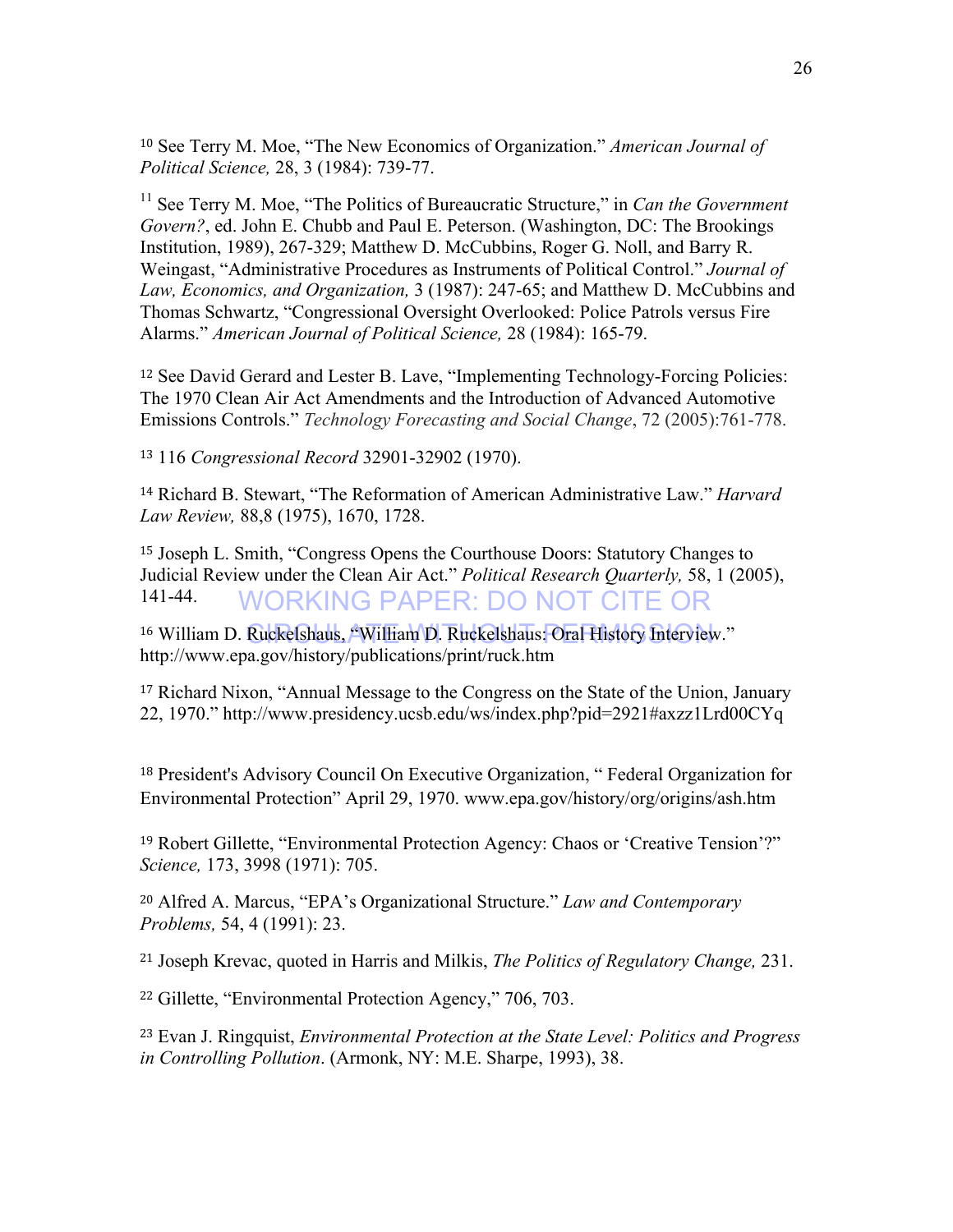<sup>24</sup> Michael E. Kraft and Norman J. Vig, "Environmental Policy over Four Decades," In *Environmental Policy: New Directions for the Twenty-First Century*, ed. by Norman J. Vig and Michael E. Kraft. (Washington, DC: CQ Press, 2010), 18.

<sup>25</sup> Robert Esworthy, David M. Bearden, Claudia Copeland, Jane A. Leggett, James E. McCarthy and Mary Tiemann, *Environmental Protection Agency (EPA):Appropriations for FY2011.* (Washington, DC: Congressional Research Service, 2010), appendix B.

<sup>26</sup> Marc Allen Eisner, *Governing the Environment: The Transformation of Environmental Regulation.* (Boulder: Lynne Rienner, 2007), 82-83.

<sup>27</sup> See Daniel J. Fiorino, "Environmental Policy As Learning: A New View of an Old Landscape." *Public Administration Review*, 61, 3 (2001): 322-334, and Marc Allen Eisner, "Corporate Environmentalism, Regulatory Reform, and Industry Self-Regulation: Toward Genuine Regulatory Reinvention in the United States." *Governance,* 17, 2 (2004): 145-67.

<sup>28</sup> Environmental Protection Agency, *Partners for the Environment.* (Washington, DC: Environmental Protection Agency, 1998), 41.

for the Future, 2001, 6. See Alfred A. Marcus, Donald A. Geffen, and Ken Sexton,<br>Reimanting Environmental Regulation Legeons from Broiset VI. (Weshington, D. Resources for the Future, 2002). EVVITHOUT PERMISSION <sup>29</sup> Allen Blackman, James Boyd, Alan Krupnick, and Janice Mazurek, "The Economics of Tailored Regulation and the Implications for Project XL." Washington, DC: Resources *Reinventing Environmental Regulation: Lessons from Project XL.* (Washington, DC:

<sup>30</sup> See Magali A. Delmas, "*Barriers and Incentives to the Adoption of ISO 14001 by Firms in the United States*." *Duke Environmental Law and Policy Forum,* 11, 1 (2000): 1-38.

<sup>31</sup> Daniel J. Fiorino, *The New Environmental Regulation.* (Cambridge: The MIT Press, 2006), 153.

<sup>32</sup> On the business counter-mobilization of the 1970s, see David Vogel, "The Power of Business in America: A Re-Appraisal." *British Journal of Political Science*, 13, 1 (1983): 19-43.

<sup>33</sup> See Robert V. Percival, "Checks without Balance: Executive Office Oversight of the Environmental Protection Agency." *Law and Contemporary Problems,* 54, 4 (1991):127- 204.

<sup>34</sup> See Frank Ackerman and Lisa Heinzerling, "Pricing the Priceless: Cost-Benefit Analysis of Environmental Protection." *University of Pennsylvania Law Review* 150, 5 (2002): 1553-1584.

<sup>35</sup> See Office of Management and Budget, *Draft 2011 Report to Congress on the Benefits and Costs of Federal Regulations and Unfunded Mandates on State, Local, and Tribal*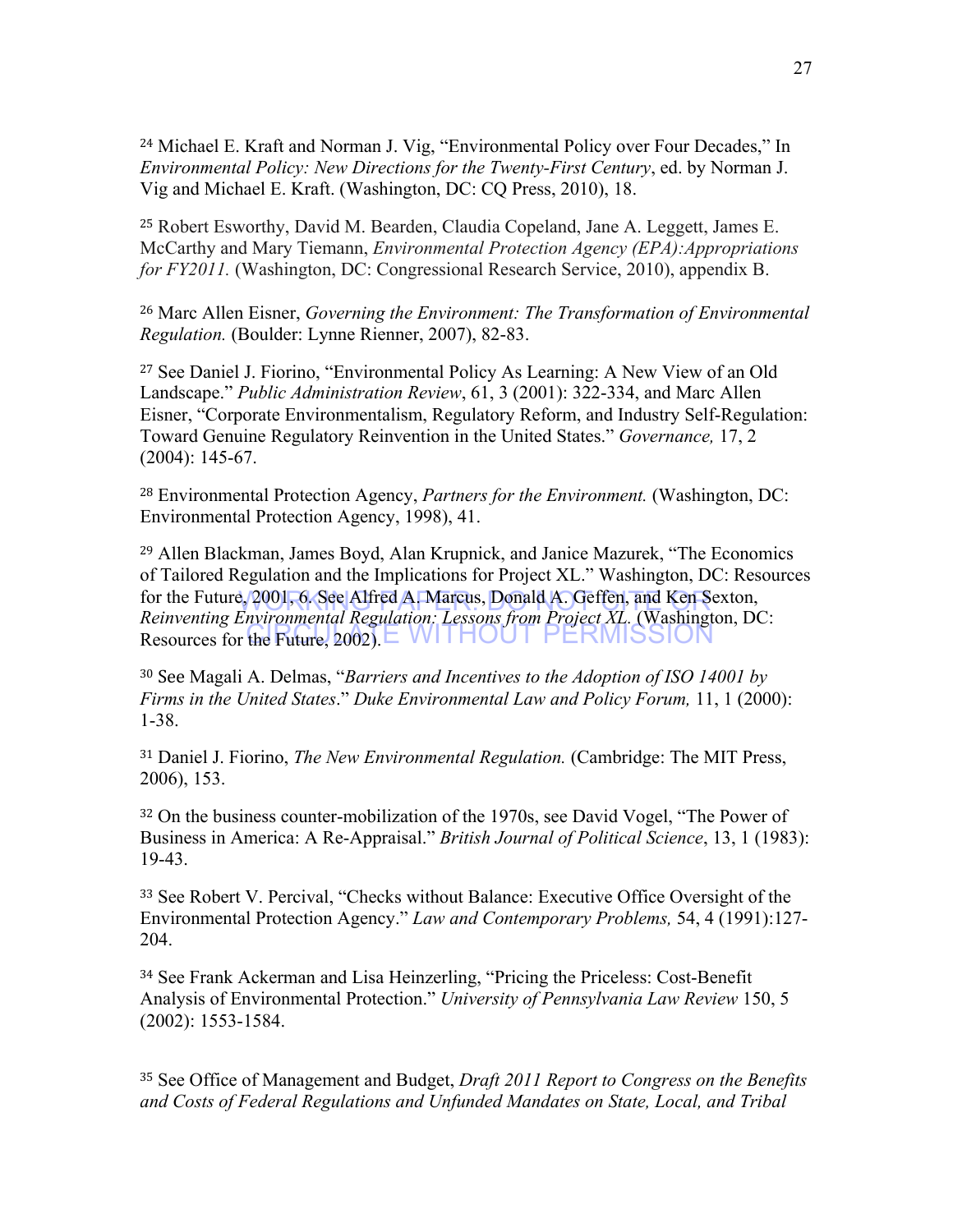*Entities.* http://www.whitehouse.gov/sites/default/files/omb/legislative/reports/ Draft 2011 CBA Report AllSections.pdf.

<sup>36</sup> See Robert Hahn and Caroline Cecot, "The Economic Significance of 'Insignificant' Rules." *Regulation & Governance*, 1 (2007): 172–182.

<sup>37</sup> See Richard Waterman, Amelia A. Rouse, and Robert L. Wright, *Bureaucrats, Politics, and the Environment.* (Pittsburgh: University of Pittsburgh Press, 2004), 68-69.

<sup>38</sup> Ringquist, *Environmental Protection at the State Level,* 55-56.

<sup>39</sup> Gary C. Bryner, *Bureaucratic Discretion: Law and Policy in Federal Regulatory Agencies.* (New York: Pergamon Press, 1987), 207-08.

<sup>40</sup> W. Kip Viscusi and Ted Gayer, "Safety at Any Price?" *Regulation,* 25, 3 (2002): 54-63, and W. Kip Viscusi, "The Influence of Legislative Mandates on the Oversight of Risk Regulation Agencies," in Susan G. Hadden, ed., *Risk Analysis, Institutions, and Public Policy* (Port Washington: Associated Faculty Press, 1984), 117-132.

<sup>41</sup> Smith, "Congress Opens the Courthouse Doors," 148.

WORKING PAPER: DO NOT CITE OR (Washington, DC: The Brookings Institution, 1983), 344. NMISSION <sup>42</sup> Bryner, *Bureaucratic Discretion,* 207. <sup>43</sup> R. Shep Melnick, *Regulation and the Courts: The Case of the Clean Air Act.*

<sup>44</sup> Rosemary O'Leary, "Environmental Policy in the Courts." In *Environmental Policy: New Directions for the Twenty-First Century*, 7<sup>th</sup> ed., Norman J. Vig and Michael E. Kraft, eds. (Washington DC: CQ Press, 2010), 130.

<sup>45</sup> Steven Brown, *State Environmental Expenditures, 2005-2008.* (Washington, DC: Environmental Council of the States, 2008), 3

<sup>46</sup> Ibid., 6.

<sup>47</sup> See John A. Hoornbeek, "The Promises and Pitfalls of Devolution: Water Pollution Policies in the American States." *Publius,* 35, 1 (2005): 87-114; and Susan Hunter and Richard Waterman, "Determining an Agency's Regulatory Style: How Does the EPA Water Office Enforce the Law?" *Western Political Quarterly,* 45 (1992): 401-17.

<sup>48</sup> Barry G. Rabe, "Racing to the Top, the Bottom, or the Middle of the Pack." In *Environmental Policy,* ed., Vig and Kraft, 38.

<sup>49</sup> Walter A. Rosenbaum, *Environmental Politics and Policy*, 6<sup>th</sup> ed. (Washington, DC: CQ Press, 2005), 193.